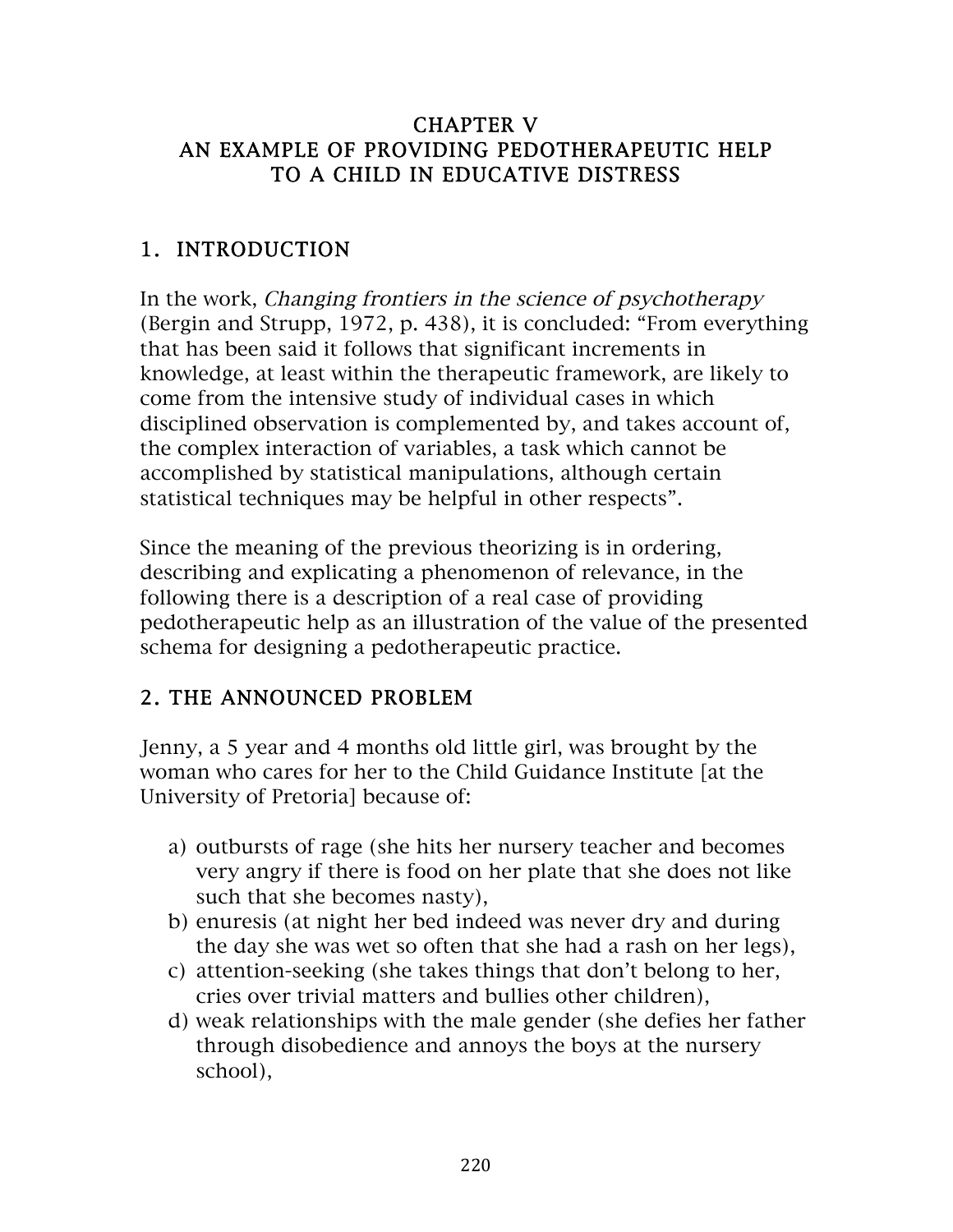- e) inadequate self-confidence (she continually turns to the adults who care for her, distances with difficulty and doesn't venture to carry out an assignment without help),
- f) clumsiness (she easily stumbles and falls and can hardly handle a crayon).

## 3. HISTORICITY

Jenny, the youngest of five daughters, was born when there were serious marital problems between her parents. Shortly before her conception her mother had an abortion. During her pregnancy, that was unwelcomed, her mother had used tranquillizers excessively.

From 6 months of age, Jenny was continually cared for by the maid. When she was two, her parents separated and she and her three older sisters lived with her mother and a male friend. At three she was placed in a nursery school. Shortly after that, one of her sisters died and her mother and another sister were seriously injured in an automobile accident while driving under the influence of drugs. This was a very serious shock to Jenny. A year after this incident, her mother was once again in an automobile accident and she died.

Her farther, who in the meantime had seldom seen them, fetched the children and took them to a lady friend who had a daughter the same age as Jenny and with whom he has lived outside of marriage. Jenny was placed in a private nursery school where she must attend church daily and is particularly influenced by the Old Testament Biblical stories she has listened to. The impression took hold that her deceased mother has changed into an angel. After approximately one year, Jenny had created so many problems at home and at school that her father's lady friend (who she had addressed as "Mommy") had brought the child in to get help.

# 4. SUMMARIZED PERSON IMAGE•

# 4.1 Psychic life actualization

 

<sup>•</sup> For a comprehensive discussion of orthopedagogic diagnostics there is reference to the work of P. A. van Niekerk, Orthopedagogiek Diagnostiek (1978).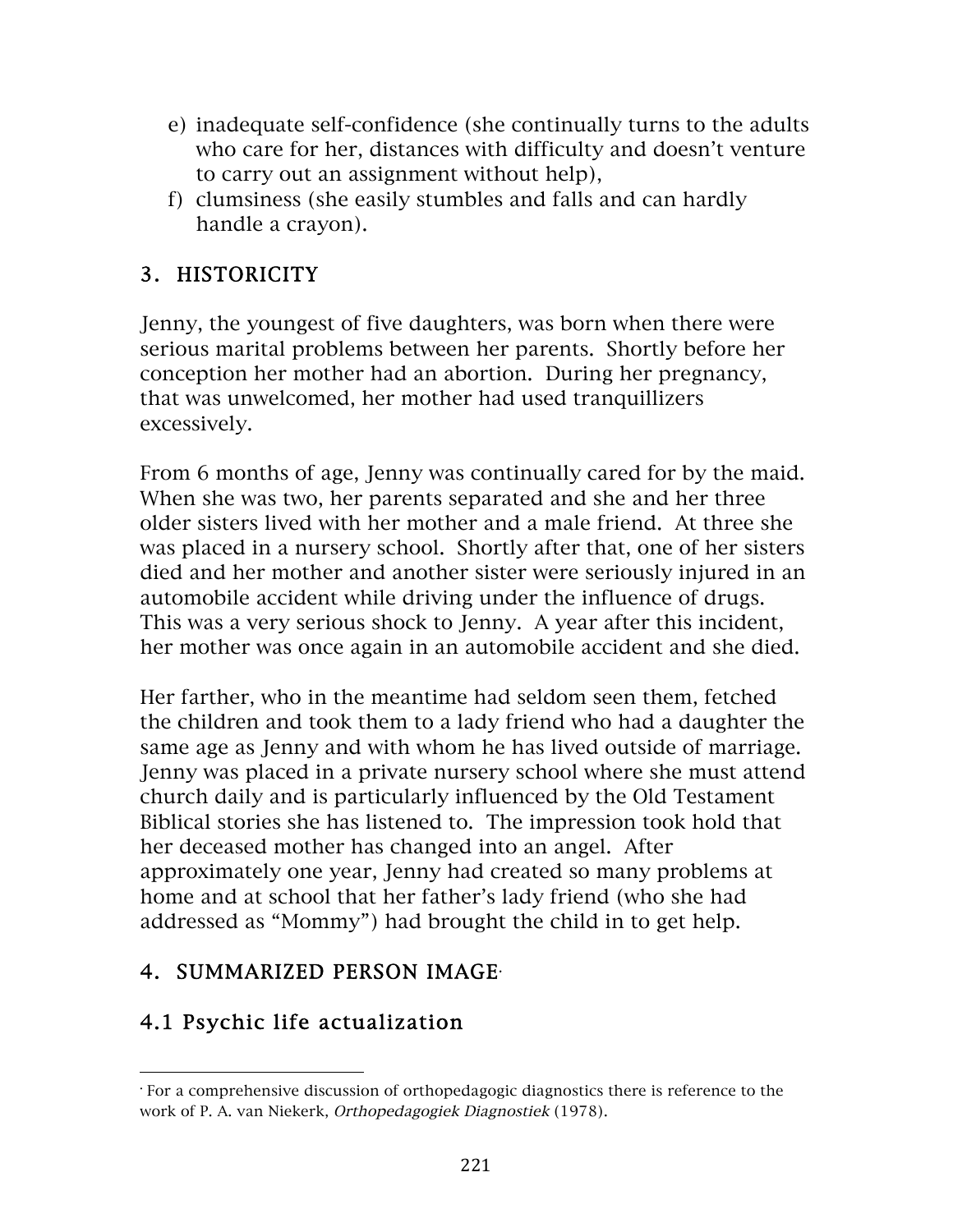On the individual scale of the National Bureau for Educational Research she obtained an I.Q. of 134. She fared best on verbal reasoning items, where there was an appeal to analyzing as well as on auditory and visual memory items. Her language shows plasticity and a readiness for verbal expression but the crude grammatical errors committed when the content carries an emotional weight shows that her affective lability prevents her from an adequate cognitive ordering and structuring of language. The gnostic-cognitive structure of the child's psychic life is so unordered that she does not succeed in creating order and system out of her physical surroundings (See Illustration i, Appendix 4(a)). Any appeal to create and construct using unstructured material overwhelms her.

Jenny fared poorly on all items requiring form perception and eyehand-coordination. She obtained a developmental coefficient of only 109 on the Nel-Sonnekus Developmental Scale for Preschoolers.

However, when she experiences being accepted in a relationship, this stabilizes her pathic-affective personal potentialities such that she can adequately attend, venture and explore. She then distanced herself to be able to verbalize her feelings.

She gives normative meaning to her world in a fluctuating way. She was aware of the generally prevailing rules of decency in her family and school situation, but does not accept them as "a-task-for-me". For her, there is little sense in complying with terms and acts of civility. Crass, excessive emotional expressions demanded immediate attention from her educators, while she does without their attention when she conforms.

## 4.2 Problematic educative event

The father's lady friend (hereafter referred to as the mother) shows a degree of insight into the child's problem situation but finds it difficult to approach her emotionally. Jenny fills her with feelings of guilt because she can see that Jenny yearns for mothering but since Jenny compares so poorly with her own child she avoids her. But she is the only person who can discipline her in any way at all.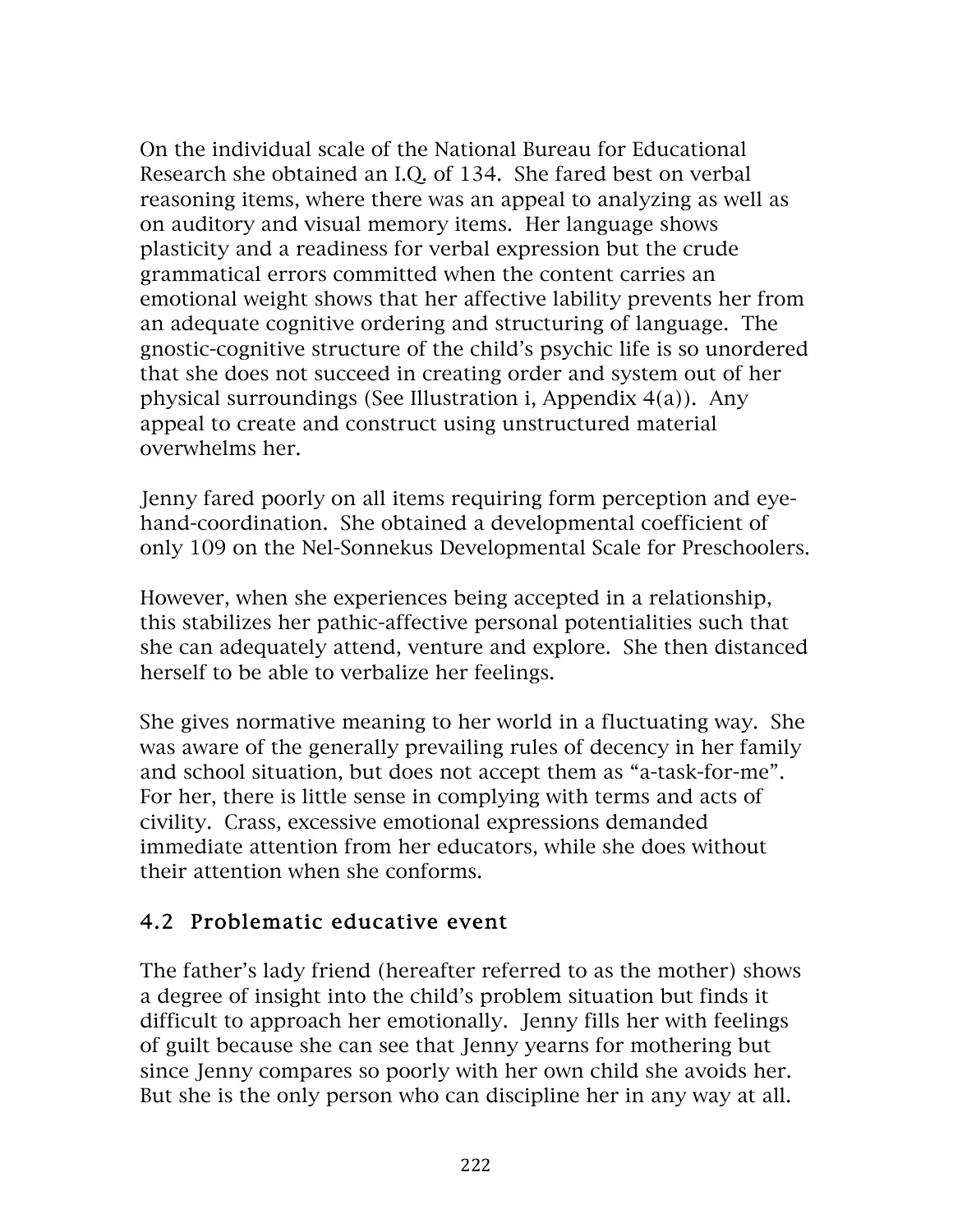From the demands she places on Jenny she expresses her misconception of Jenny's potentialities. During the night Jenny must get up alone in the dark house, get clean sheets and remake her bed herself. She is punished if in the morning her bed is found to be wet.

The only contact between father and child is when he reprimands, corrects and makes demands of her. Jenny exploits the situation by rejecting the demands and defying her father. Indeed, the father rejects this child because she reminds him of her deceased mother. He expects little from her that is positive.

Jenny's relationship to the other girls in the family is characterized by aggression, jealousy and rivalry. This makes her the family's hobgoblin and insures that everyone is always aware of her presence.

The father-mother relationship lacks genuine understanding and trust. Indeed, it is still only a romance and not a genuine marital relationship where the one can rely on the help, support and acceptance of the other.

The fundamental pedagogical relationship essences of understanding and trust appear as attenuated regarding this child's educating and culminate in a defective relationship of pedagogical authority.

Naturally, the pedagogical sequence and aim are also defective. Jenny looks up to her parents for support and help to break out of her distress. However, they are so entwined in the problematic situation in which they have become involved with her that their educative contribution has become ineffective and without vision. Parents and child are caught firmly in a vicious cycle.

## 5. LONG-TERM PLANNING

## 5.1 Introduction

On the basis of the pedagogical exploration of the world of the child the inadequate and incorrect meanings at the foundation of her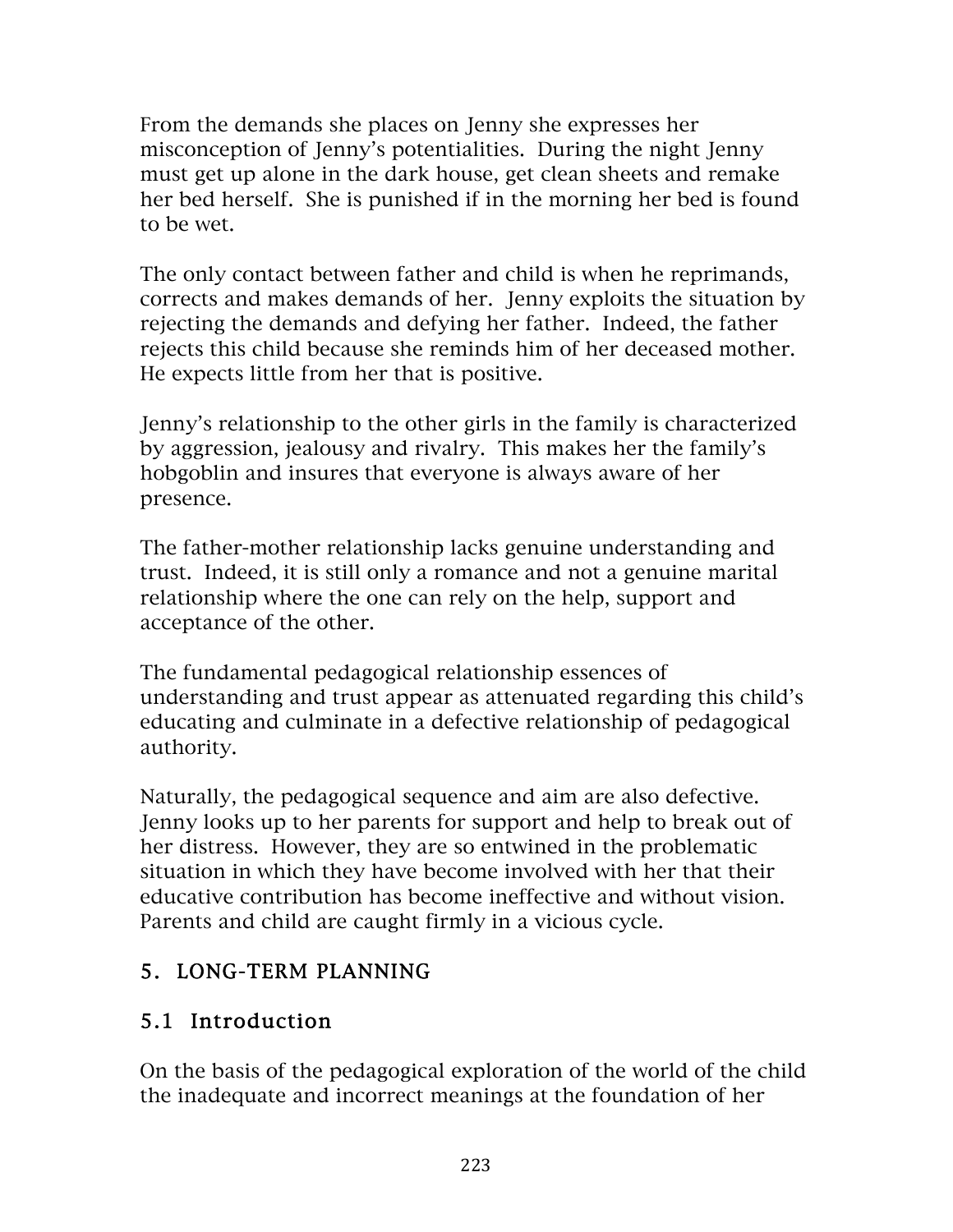unacceptable behavior are illuminated and subsequently there can be a plan for providing pedotherapy and help to the child.

# 5.2 Problematic meanings

The most prominent "skewed" meanings in Jenny's life are the following:

child : self

- (i) She signifies herself as a helpless baby.
- (ii) She is clumsy, insensitive and someone who the parents will gladly get rid of.
- (iii) She is "homeless" and does not feel at home anyplace.

child : other

- (i) She does not accept her lot of being bonded on the basis of blood relationships. She wants to choose for herself who she recognizes as parents.
- (ii) Her deceased mother is a "small fairy" that by working magic can again appear as what has disappeared.
- (iii) Her father is cold, aloof and not accessible at times of need. He is dead against her and tries to continually thwart her.
- (iv) She is not justifiably beholden to her parents.
- (v) The goodwill of others can be constrained by aggression.
- (vi) The presence of other children deprives her of her share of mothering.

child : things

- (i) A farm is an idyllic place to live.
- (ii) Her family residence is inconsistent and unsafe.
- (iii) Objects in the physical environment are sometimes confusing and without order.

child : God She signifies God as an inaccessible, implacable figure.

## 5.3 Reduction of the problematic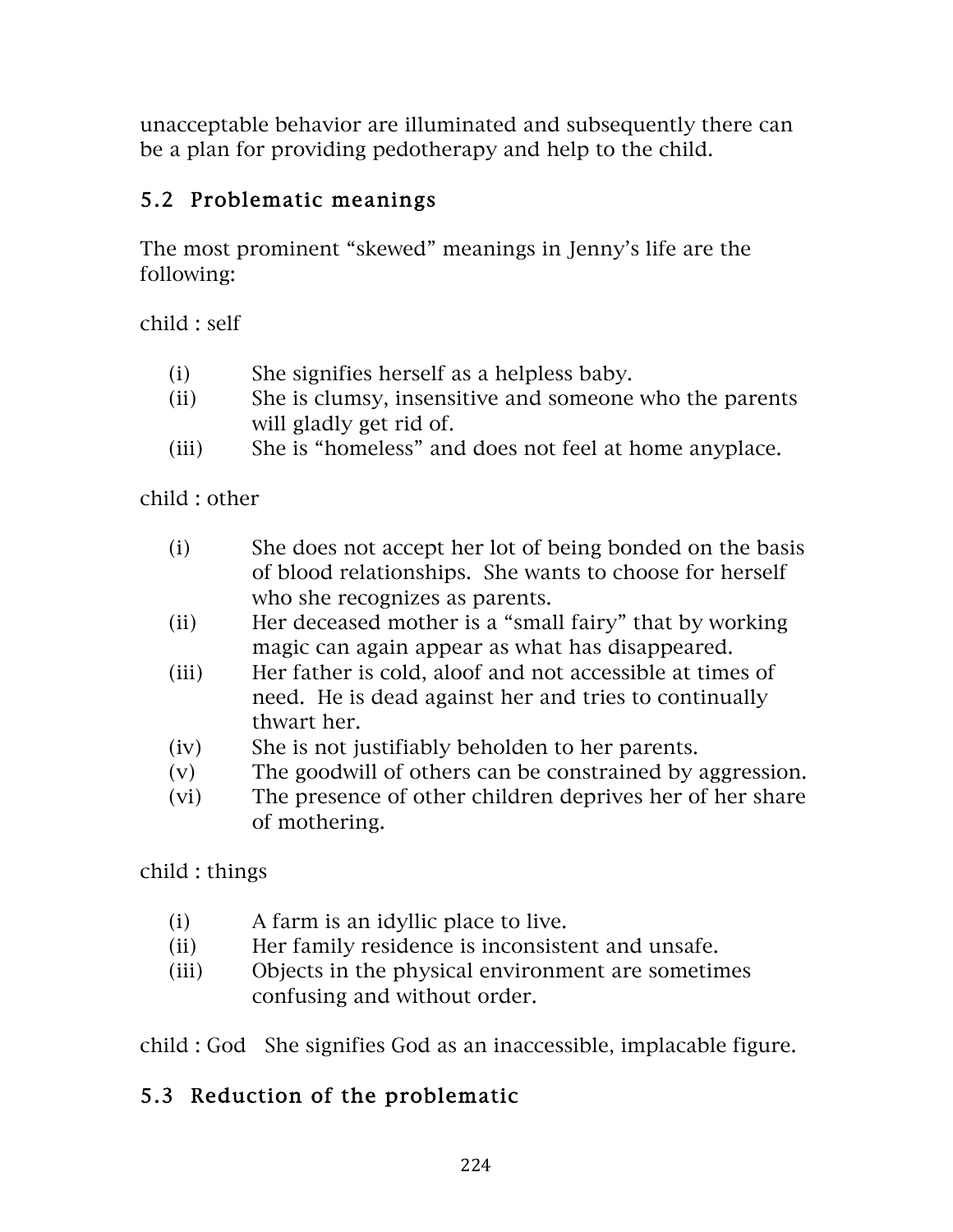### 5.3.1 The relationship child : self

The negative meaning of herself is mainly emotional and has its origin in the defective mothering that this child, unwelcome at birth, had. This gives rise to the fact that on a knowing level she is ignorant of her positive potentialities. On the basis of her daily experience of being infantile, on a normative level she places low demands on herself.

## 5.3.2 The relationship child : other

As can be expected, as a young child Jenny is primarily in the world emotionally. Her criterion for accepting her fellow persons is affective bonding. Since she rejects her father on the basis of his emotional alienation, she lacks a male identification figure.

With a lack of a genuine relationship of knowing and understanding with the mother figure, she idealizes her deceased mother.

Because she does not accept her educators as identification figures, she rejects the norms that they present to her.

### 5.3.3 The relationship child : things

On the basis of her labile affect, she is not able to adequately apply her good cognitive potentialities. Her inability to order the surrounding reality, along with her poor muscle coordination, result in Jenny signifying the objects in her world as confusing and of little value. On a normative level she experiences no pride in her own private possessions and she attributes little value to the possessions of others.

### 5.3.4 The relationship child : God

Because of inadequate cognitive and affective accompaniment at the time of her mother's death and a one-sided exposure to Biblical stories, she signifies God as threatening. Jenny does not know a loving, caring earthly father and consequently has no grasp of God as a Holy Father.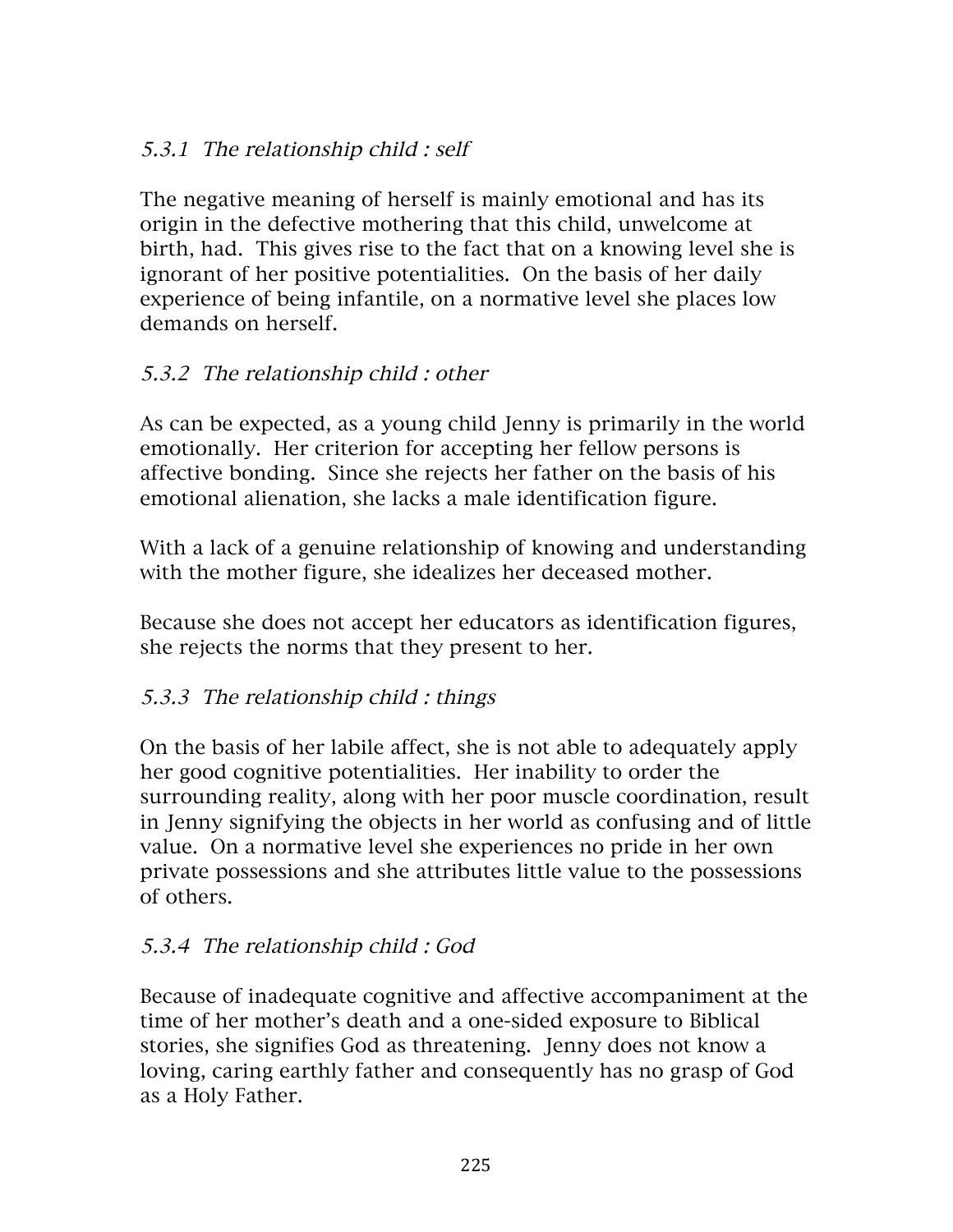# 5.4 Aims

### 5.4.1 Overarching aim

Reaching the highest possible level of becoming by this child on her way to full-fledged adulthood. The aim is that from the beginning of the pedotherapy, Jenny will give meaning to the meaningfulness of her own existence on a continually higher level of becoming, that she will arrive at greater self-understanding, highly regard her own human dignity and that of others, make decisions herself with increasing responsibility, identify with the norms that her parents exemplify to her and gradually arrive at a pedagogically acceptable philosophy of life.

### 5.4.2 Implicit aim

It is aimed that via pedotherapy Jenny will arrive at a stable affective disposition of lived experiencing that can serve as a foundation for the optimal actualization of her cognitive potentialities. Regarding the normative way of lived experiencing the aim is for her, via personal identification with her educators, to accompany her to norm identification and eventually to norm acceptance.

By a systematic, ordered unlocking of reality from a genuine pedagogical relationship with her, an attempt will be made to direct an appeal to her to unlock/open herself for reality. There will be an attempt to make the surrounding life reality so accessible and livable for her that she can arrive at a differentiated application of all of her psychic life potentialities so that the pedotherapeutic event can be a fruitful learning event for her.

### 5.4.3 Explicit aim

The aim is to substitute Jenny's inadequate and incorrect attribution of meaning to her world with the following adequate meanings:

child : self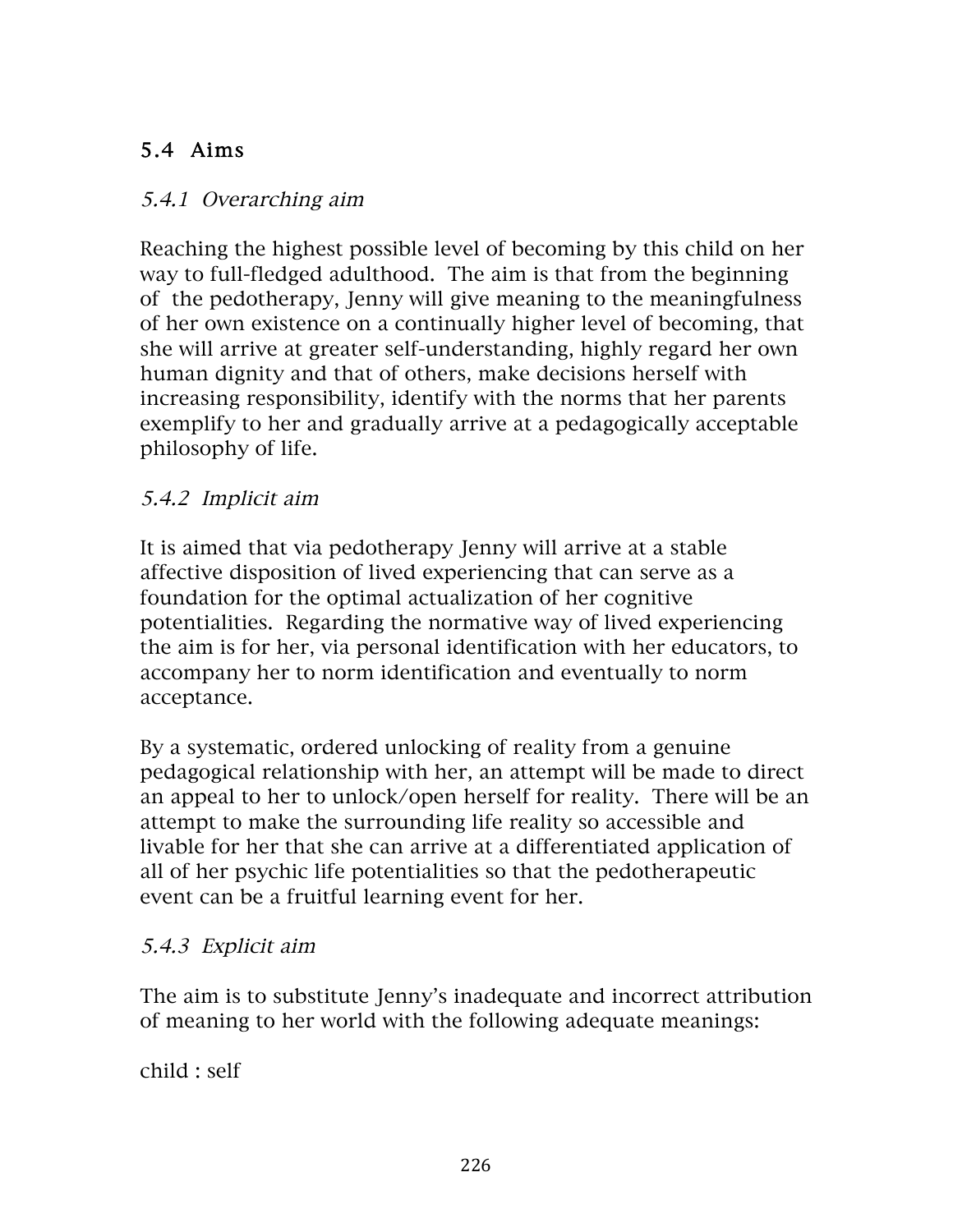- (i) She must experience herself as a pleasant, talented and intelligent child who is able to maintain a stable relationship with a fellow person.
- (ii) She must understand that she is irreplaceable for her parents.
- (iii) On the basis of affective and cognitive lived experiencing of the fact that she no longer is a baby and also is no longer treated as such, she must show the self-control that is to be expected of a child who before long must enter school.
- (iv) She must explore without seeking support via physical contact. Thus, she must emancipate from a preponderate senso-pathic lived-experiential disposition to a pathic-affective disposition.

child : other

- (i) She must see that the other children in the family can never replace her. There is no reason for competition or jealousy.
- (ii) In his unique way, her father has affection for her and will gladly help her develop her potentialities.
- (iii) Irrespective of other beloved adults who come and go in her life, she and her father will always be bonded through a blood relationship and they are mutually accountable for their relationship.
- (iv) The mother accepts her because of her own unique positive potentialities and does not expect that she needs to be like someone else.
- (v) Her obedience to her parents is out of gratitude for their care and support of her.

child : things

- (i) She must see that death is something that lies on each person's path. Her mother has led the way for the family.
- (ii) She must experience that her security is not found in the permanent location of the house. She finds a dwelling with her parents, irrespective of where they stay.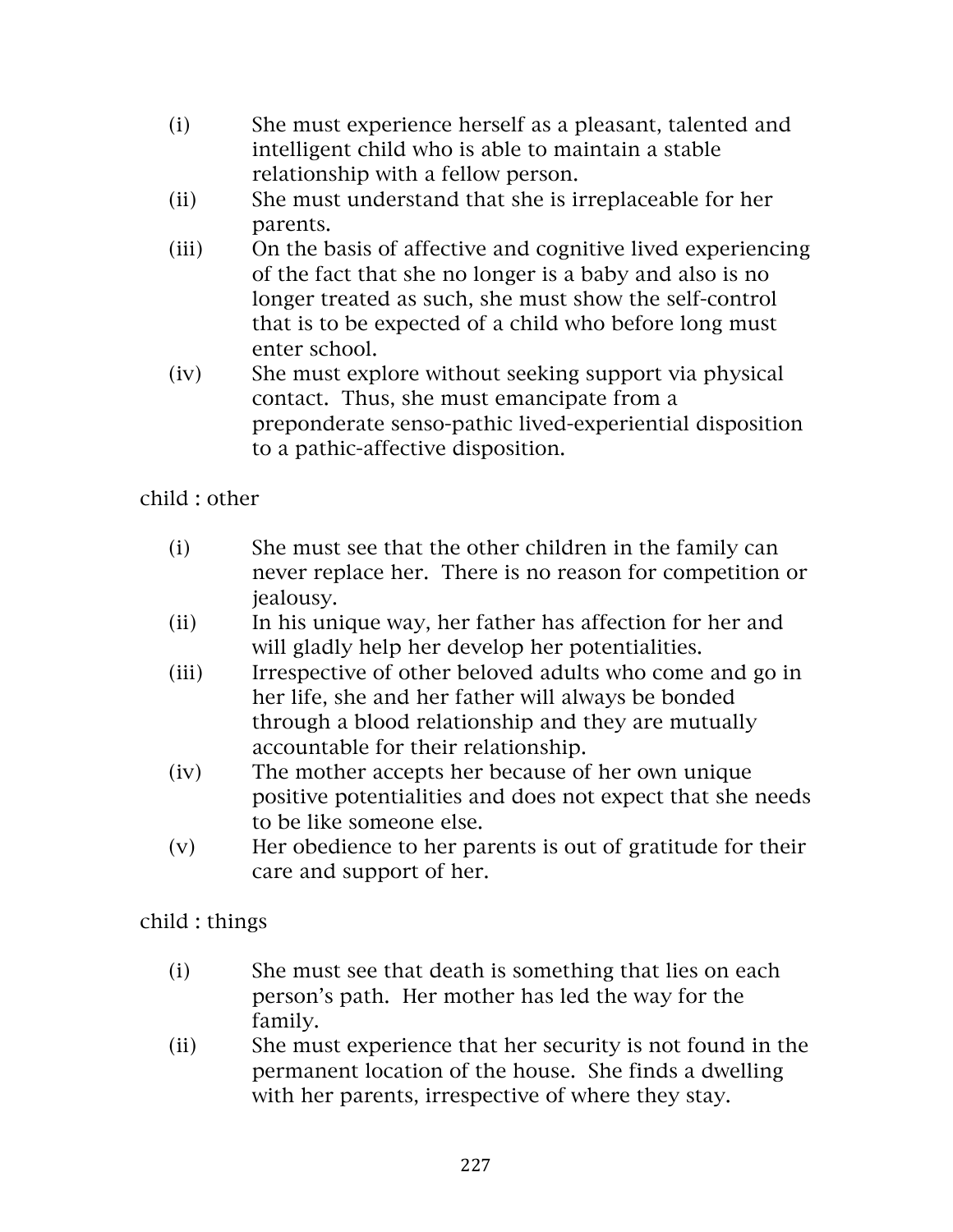- (iii) There are objects that personally belong to her and for which she alone is responsible. Others might not dispose of them. The same holds for the possessions of other people.
- (iv) There is order and regularity in the physical reality. Via actualizing her cognitive potentialities she must disclose and realize an elementary system and order in associating with the things in her world.

child : God In light of her increasing knowledge and understanding of earthly fatherhood, she must come to the insight that the Heavenly Father never fails His children, especially when in temporary need.

# 5.5 Choice of principle of ordering

On the basis of the child's affective distress and unordered cognitive lived experiencing, it seems to be appropriate to follow a punctual way of ordering. The attempt will be to start with a theme that is not threatening to her and from there to move to relevant themes for which she shows herself to be prepared and ready.

# 5.6 Choice of methodological principle

As a consequence of the child's affective restraint she will have difficulty projecting and then there is little opportunity for symbol application. It should be advisable to work directively at first. In this way the child's possibility of choice in the therapeutic event is limited and she has a greater opportunity to become familiar with the therapist as an authority figure and to establish a relationship of trust in the experience of safety and security. To the extent that the therapeutic relationship thrives, the possibility of an indirective approach can be explored.

In connection with this long-term planning now each individual session can be planned as the sequence of the pedotherapy. Because of the unpredictability of the pedotherapeutic sequence, it might be that an anticipation is incorrect and again in light of the long-term planning there must be a reconsideration and adjustment according to circumstances.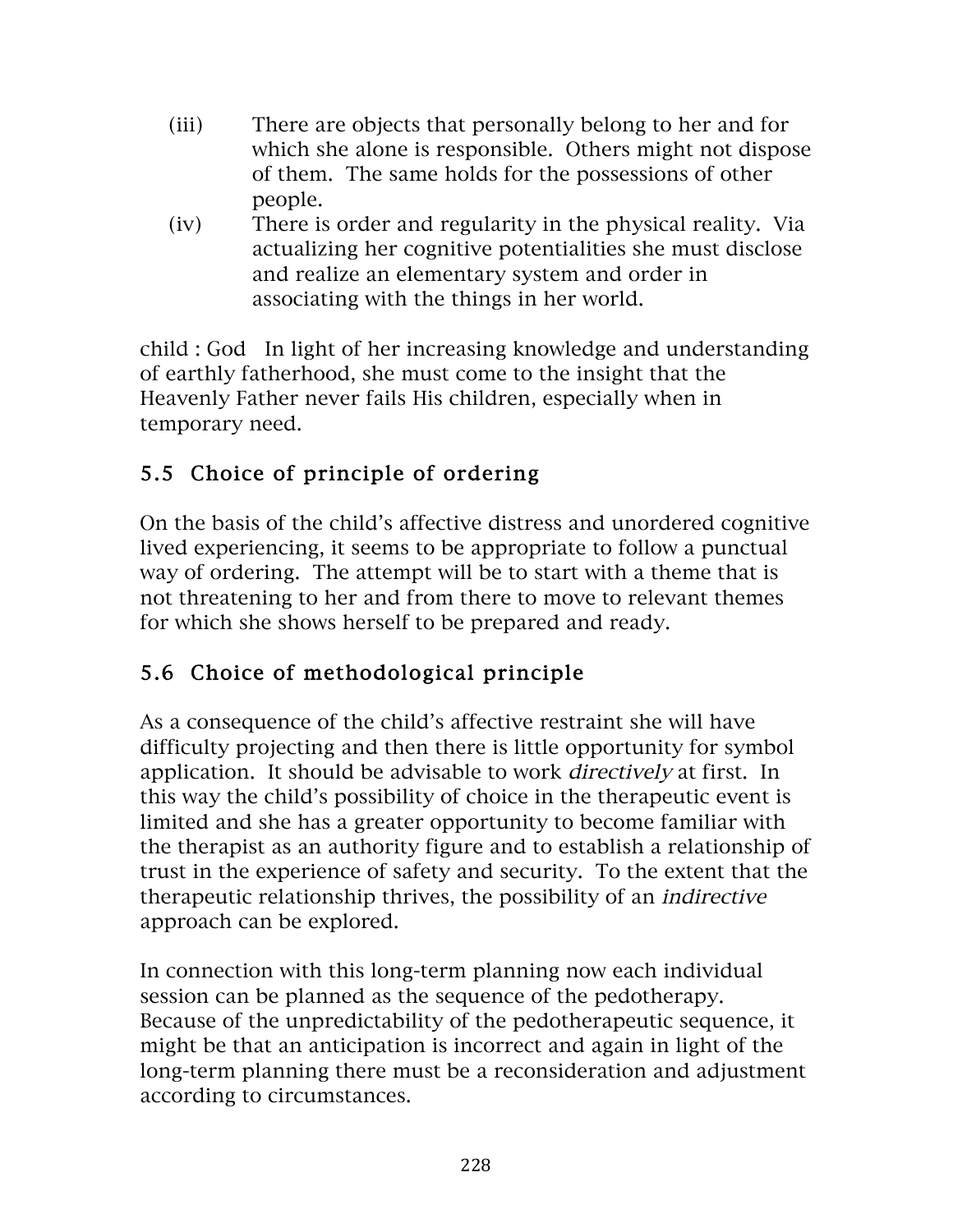## 6. THE PEDOTHERAPEUTIC SEQUENCE

## Session 1

## Planning

Aim: There is an attempt to strengthen the pedagogical relationship in such a way that the child experiences that she is accepted and that the therapist gets pleasure from being with her. She must be exposed to a limited number of therapeutic media in order to explore her likes and dislikes and also to give her the opportunity to experience success and approval. At the end of the session she must experience that there is something she can do well.

Choice of content: Elementary success-games are planned that give the therapist and child an opportunity to play together. They must be so simple that Jenny will likely succeed at mastering them with ease. The following were made available: "Lego" building blocks, paper, wax crayon, felt pens, a large yellow plastic ball, bean bags, colored cubes with prints on them, ninepins and a wooden ball, rings that fit in each other, geometric forms in a holder and a simple jigsaw puzzle cut out of wood.

Strategies: By way of example this session is repeated in terms of the essences of the pedotherapeutic sequence. The same principles hold for all of the subsequent sessions.

- a) Orienting: The therapist welcomes the child by appropriately saying she is glad she has come, that the room has been especially prepared for her and some time for conversing has been made exclusively for her. During her visit she may play with any of the toys that have been put out. Also she need not stay for the entire time if she doesn't want to. The therapist evaluates her state of mind, her intentional directedness, readiness to explore and distance in order to orient herself in preparation for the following sequence phase.
- b) Questioning: In order to insure that the child sees the possibilities of all of the aids and is not overwhelmed by their multiplicity, her attention is directed to one at a time and a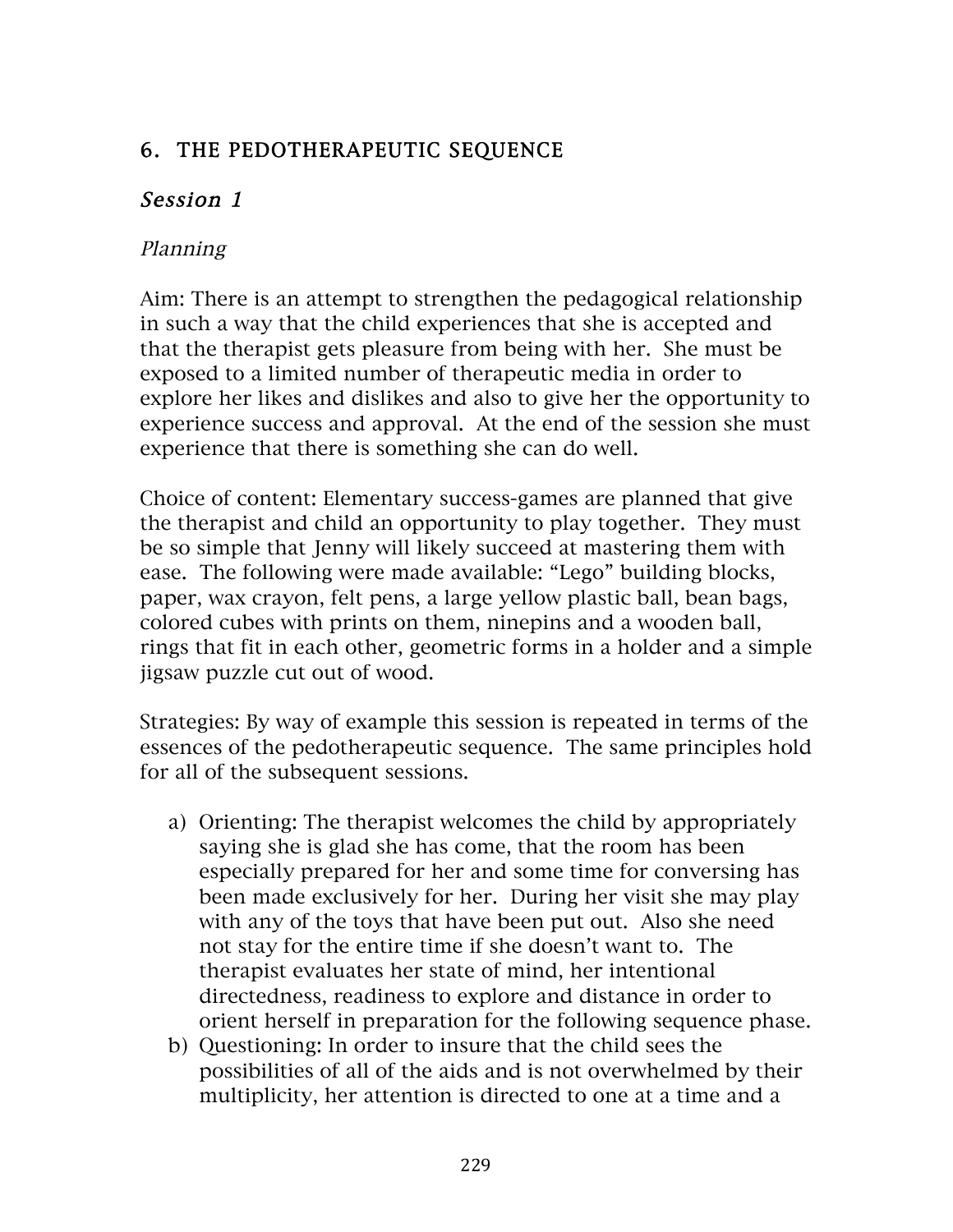brief explanation is given. The invitation to make a choice follows. Throughout, the therapist evaluates if the event stabilizes the child affectively, if she arrives at perspective, relationality and security. All of the pedagogical criteria are brought into account in a converging way.

- c) Exposing: Irrespective of which toy a child chooses the therapist must be prepared to make use of each possible opportunity for pedagogical assent in order to give the child the opportunity to signify herself positively. Help with cognitive ordering is provided by means of analyzing and synthesizing and making logical conclusions. By means of carrying on a conversation, questions and answers and an empathic relationship, throughout he controls/verifies whether the adoption of meaning has occurred.
- d) Controlling/verifying: In order to provide the child with the opportunity to master her newly found meanings and support from the therapist to functionalize them, she is given the opportunity through graphic expression to project.
- e) Functionalizing: It is anticipated that this phase will progress simultaneously with the previous one and will extend further during the period of leaving at the end of the session. During parental accompaniment, the mother is made aware of new meanings that have figured during the session and is to try to offer the child further opportunities of functionalizing while at home.

A directive approach and play therapy are anticipated as appropriate techniques.

#### Sequence

Jenny shyly enters the room and views the toys at a distance. She chooses the large yellow ball, catches and throws it with relative skill and enjoys it when the therapist, by mistake, let the ball fall. However, she quickly becomes tired of the toy, runs to the shelf and handles the other toys without making a choice. With encouragement, she chooses the "Lego" building blocks. Her inability to build a house leaves her anxious. The therapist offers to help and together they plan a simple little structure that Jenny builds. Next she fetches the colored cubes from the shelf but the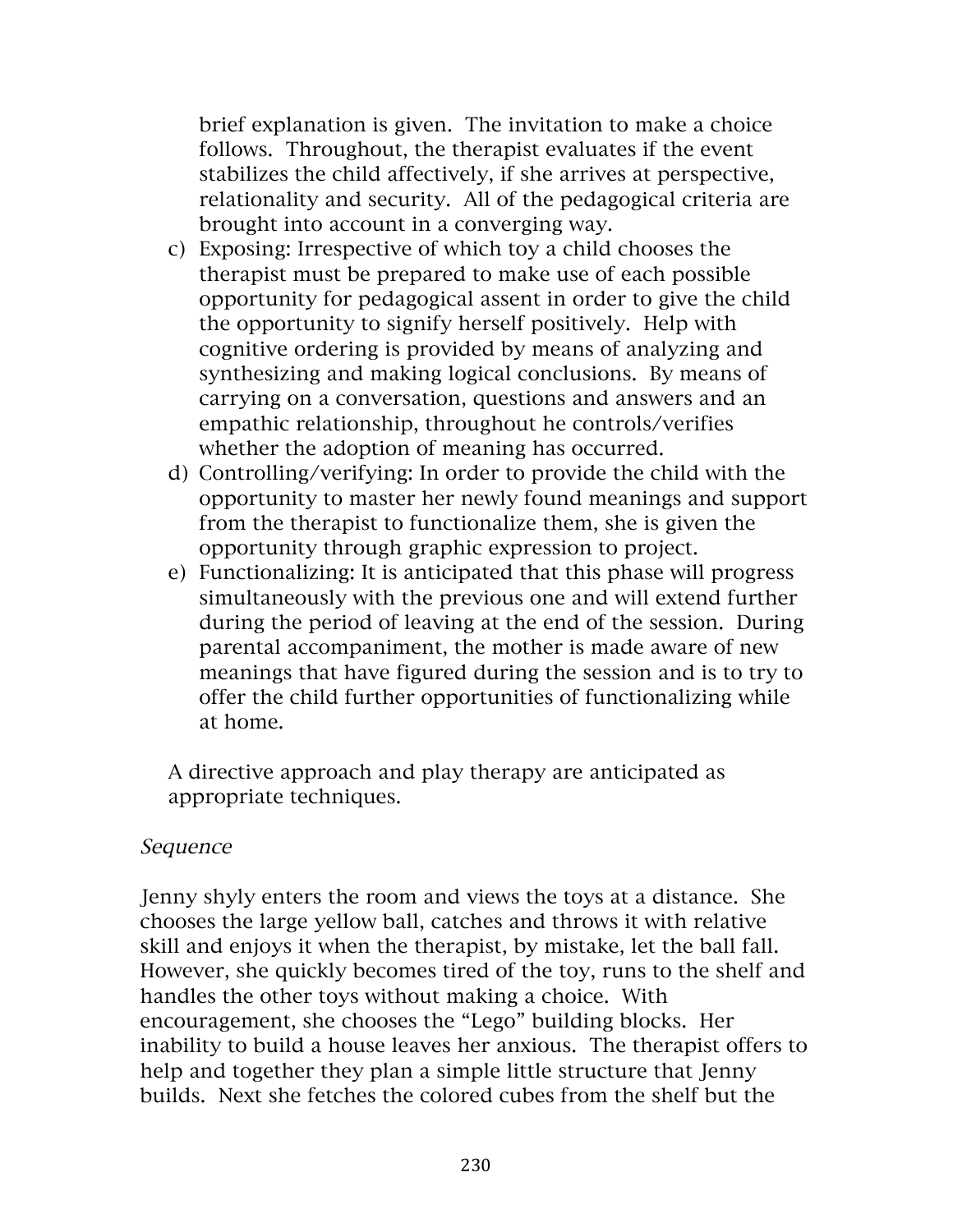"daring task" of beginning overwhelms her. The therapist takes a position next to her on the mat. Jenny moves ever closer until eventually she is sitting on the therapist's lap (Illustration ii, Appendix 4(b)). Together the blocks are sorted according to color and arranged in a pattern. Jenny enjoys the royal treatment and encouragement that her success brings. She willingly sits next to the therapist at a little table and draws a small picture that she calls "me and my mom" (Illustration iii, Appendix  $4(c)$ ).

## Evaluating

Indeed, the child enters the relationship and in trust and with the support of the therapist she dares to explore. However, she is caught on a senso-pathic level of lived experiencing and can only use her intellectual potentialities if she is emotionally stabilized via physical contact. She cannot yet at all distance herself to an independent exploration. Her weak self-image and impotence regarding the mother-child relationship are expressed in her drawing. The confusing scribbles that replace the mother's face testify to a weak actualization of cognitive potentialities. Jenny experiences security to such an extent that she can emancipate to projection but does not yet identify with the new meanings regarding herself. Orienting and relationality have taken a beginning but are not yet adequate in light of the level of becoming possible for her.

## Session 2

## Planning

Aim: In light of the fact that the therapeutic relationship has had a favorable beginning but that there is still no change in meaning, the prospective aim of this second session is to improve the self-image by self-knowledge. She must experience that her personal dignity is highly regarded because she is given the responsibility of possessing and taking care of private property. By the therapist exemplifying the norm of respect for another's property, she acquires the opportunity to give normative meaning to her relationship with things.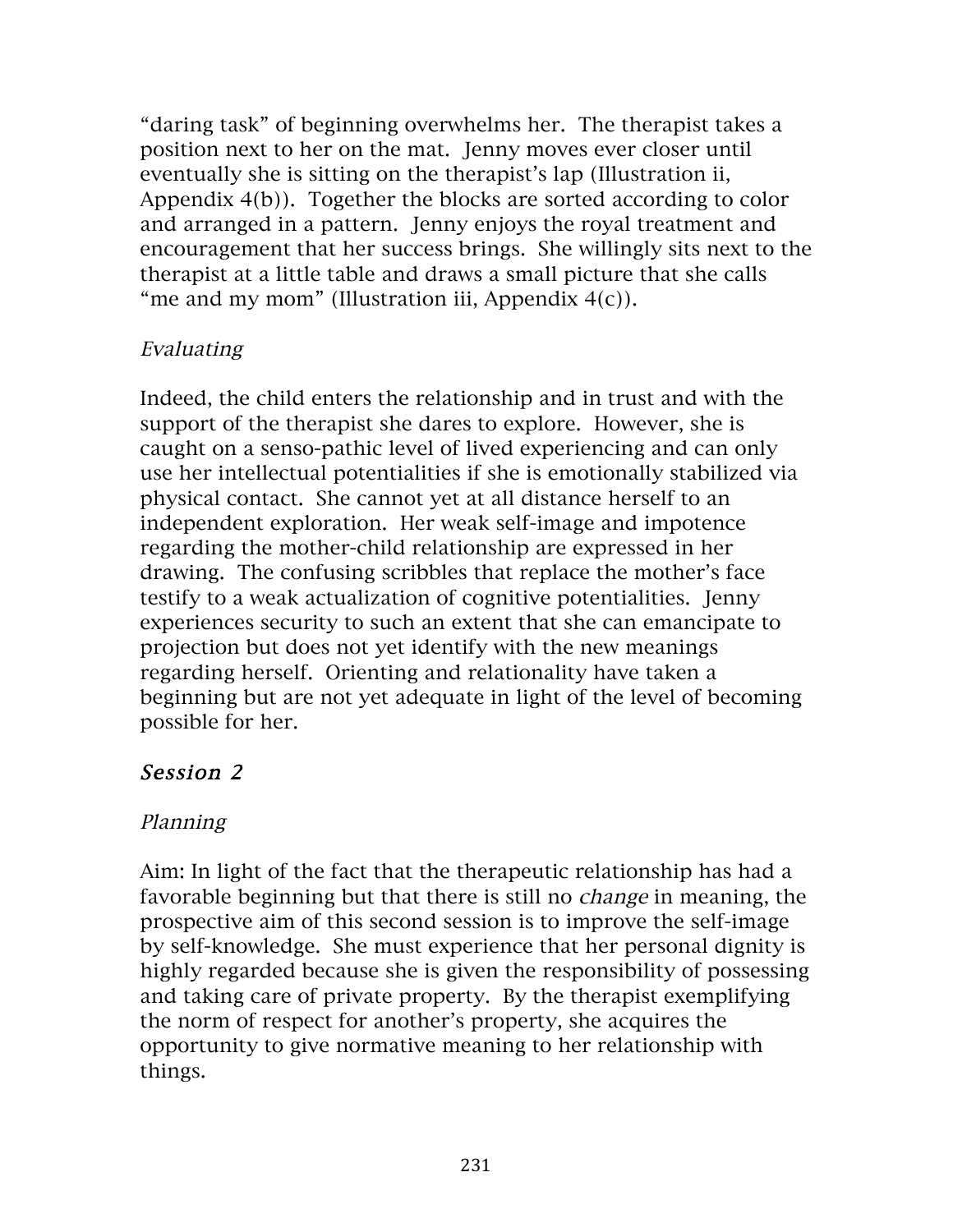Content: Activities that lead to knowledge of the body schema, of bodily relationships such as carrying out movements in front of a mirror, tracing her outline while she lies stretched out on a large piece of paper and cutting out a left and a right hand from wallpaper and constructing a doll with detached parts and learning an action-song that refers to body parts.

Strategies: Since the aims of session one were only partly reached, it was decided to once again work directively but to make use of the concentric principle of ordering. She is not yet ready to take the initiative with toys. The ground forms of example and assignment are thus more appropriate. The technique will be changed and more room is allowed for guidance via conversation. For orientation, the therapist refers to the picture that she had drawn the previous week and that is so highly estimated that it is kept in a special folder with her name. As a problem, she then is asked to draw another picture of herself, but this time as large as she is. A conversation is now carried out over body parts while she stands in front of the mirror. Her insight is verified with the help of a cardboard doll that she must assemble. This also provides an opportunity for functionalizing.

#### Sequence

Jenny is tense when she comes into the room and immediately wants to tell about a visit that she concluded with a friend and the dog that had chased her. Her memory failed her and she made many grammatical errors. The therapist lifted her onto her lap and began to ask if the dog had bitten her (with reference to the face, arms, legs and other parts). She also enquired about how she felt, what she had done, what the other children and her parents had done. She climbed off of her lap and answered with a little smile that it was not so bad. She can run very fast and she quickly got away. The activity aimed for was carried out and she is ready to sit alone at the little table, trace her hands on wallpaper and cut them out. With excitement she discovers that the two hands are mirror images (Illustration iv, Appendix 4(d)). Therapist and child amuse themselves with her insight and success. The scissors work was placed in her file and she chooses her own storage space in the desk drawer. The therapist promises to see to it that no one tampers with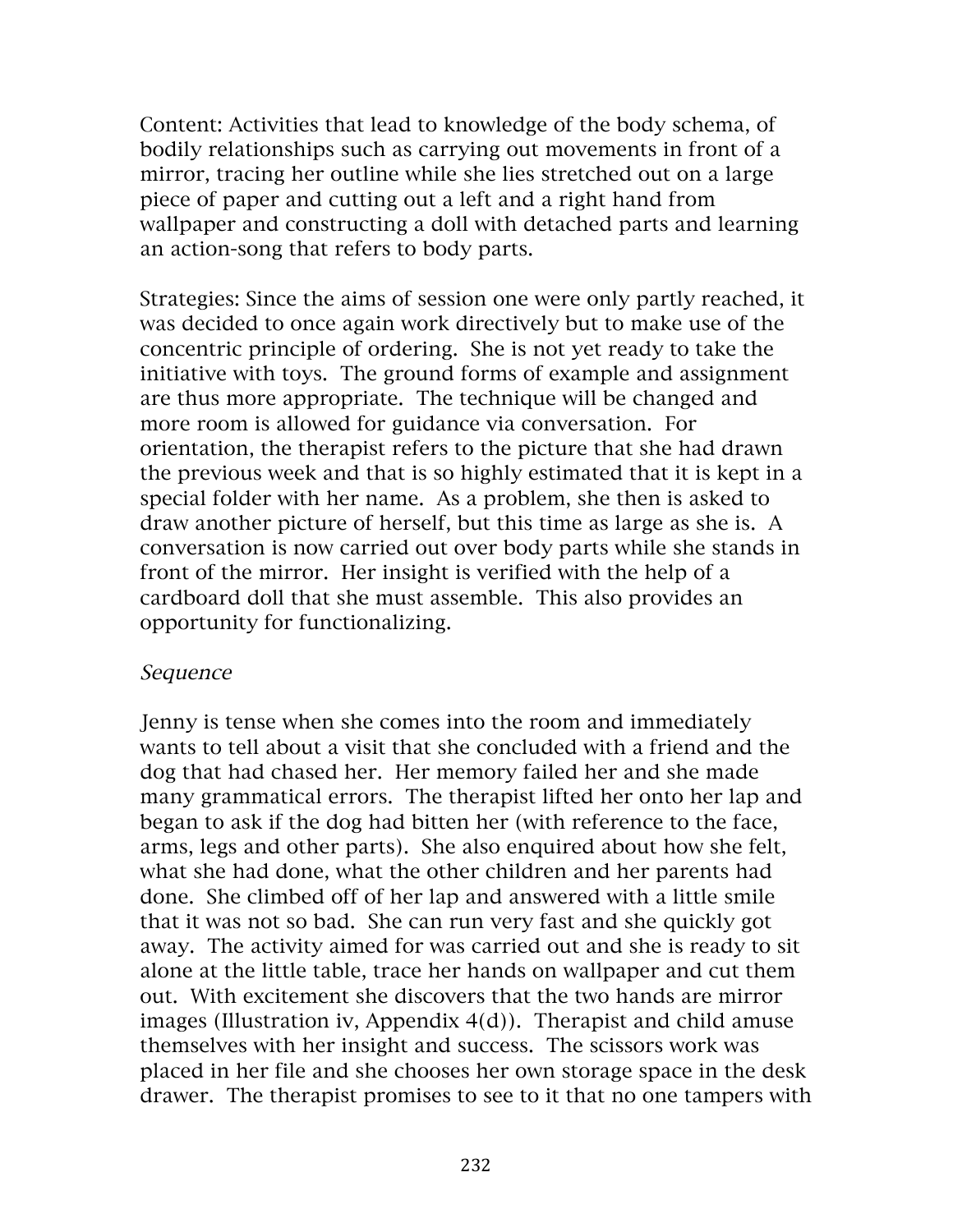it. Jenny and the therapist tidy up the playroom together. Jenny says goodbye and promises to come back.

## Evaluating

She shows that she is ready to explore in a more distanced way. Via applying her cognitive potentialities she succeeds in discovering new relationships and in disclosing regularity and order. She accepts the imperative of the demands that speak to her and she shows a readiness for pedagogical engagement. Her changed behavior is evidence that she has embedded the new meaning of herself in her possessed experience and that this will direct her to positive exploration. Indeed, she has constituted a piece of a new world.

## Parental accompaniment

After the second session weekly sessions of parental accompaniment began. At first only the mother visits because of the father's heavy work schedule and also because of the more favorable state of the mother-child relationship. It is recommended that in the mornings she stay at home with her mother while the other children go to nursery school and that the mother try to get the father involved in building up the child's self-confidence.

The mother reports that the children have acquired climbing poles and that initially Jenny fell a lot but with praise and encouragement she improved markedly. From that time on the parents paid more individual attention to her and now they are attentive in expressing their concurrence when deserved, and she no longer irritates her father so purposefully. The efforts of the mother to bring her for a visit for her own benefit led to a deepening of their relationship and they are now beginning to live as a family.

Jenny is no longer so clingy and dependent on physical contact but often is despondent and sad. For the mother, it appears that she muses about her situation. Also, from this it appears that the child's new perspective and emancipation are coming to realization. On a cognitive level she is trying to determine her place in life.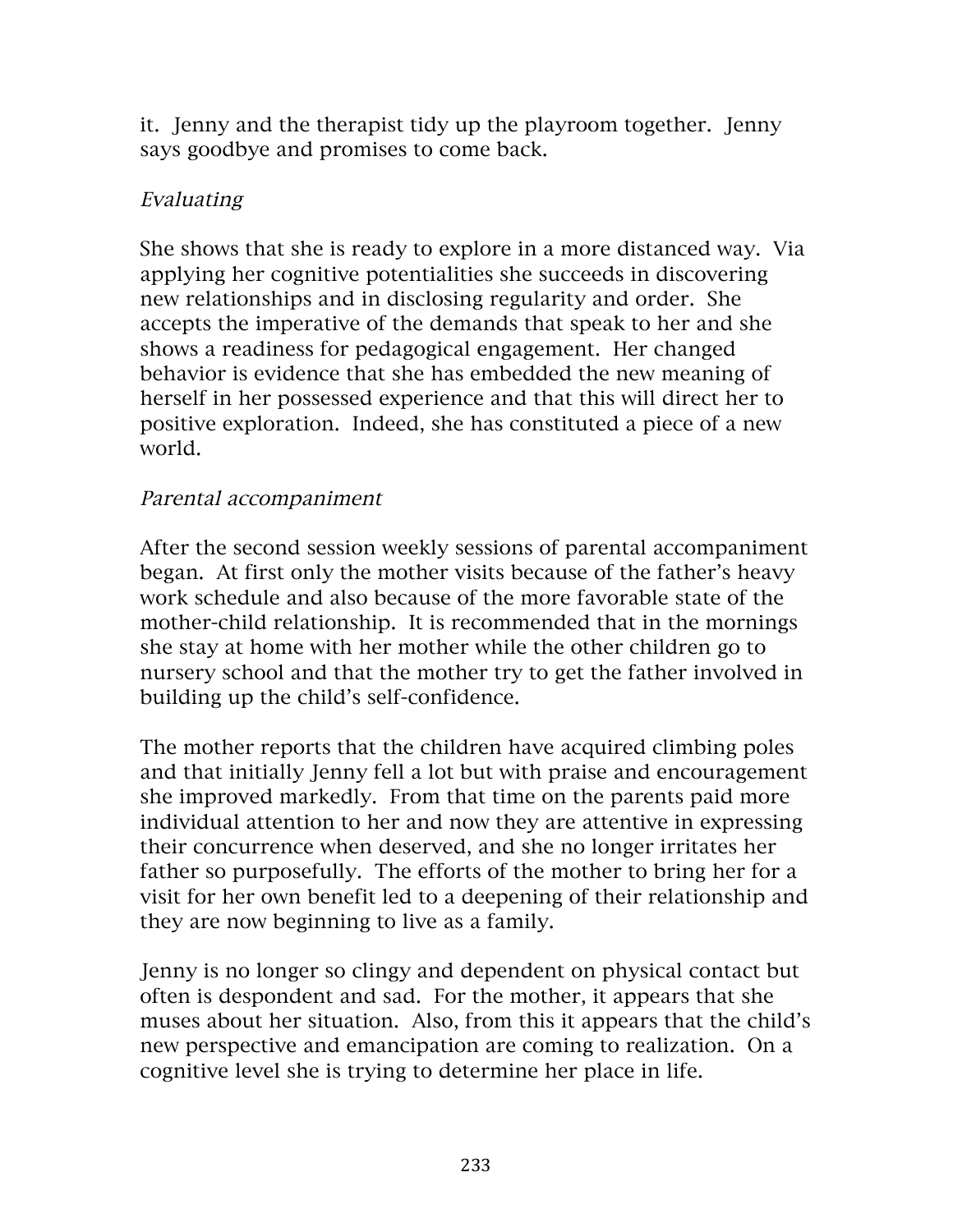### Session 3

### Planning

Aim: During the session there will be an attempt to accompany the child to explore the mother-child relationship on an affective, cognitive and normative level. Via establishing relationships with the family members she must acquire a home. She must become aware of her parents' care and experience that she is irreplaceable for them. She must experience that they are bound by fate.

Content: Jenny's tonsillectomy, her experience in the hospital and the subsequent care by her mother are chosen as therapeutic content.

Strategies: The child has shown her readiness to explore out of the therapeutic relationship, to be a conversational partner and accept participation in the event. Her newly found self-confidence offers a basis for more exploration of and confrontation with the threatening content. The chosen therapeutic content lends itself to applying indirective play therapy and a linear way of ordering. The "Scenotest" of Gerdhild von Staabs was chosen as a therapeutic medium because of the collection of miniature dolls, including a doctor and nurse figure, as well as miniature furniture, animals, fantasy figures, household articles and means of transportation. For orienting the therapist aims to understand how things are going with the child, to report that the mother said she behaved like a big girl at the hospital and then to propose that they play hospital. The child is then confronted with the problem of what further must happen with the little patient now that she has left the hospital.

## Sequence

The child enters the room and to the therapist's question of how things are going with her, she answers that they clearly are not good. She has had such a bad dream. She again sought physical contact and while the therapist holds her little hand she relates that she had dreamt of a beautiful little girl, Marie, who was killed by a car. A gnome policeman sprinkled her with magic water and she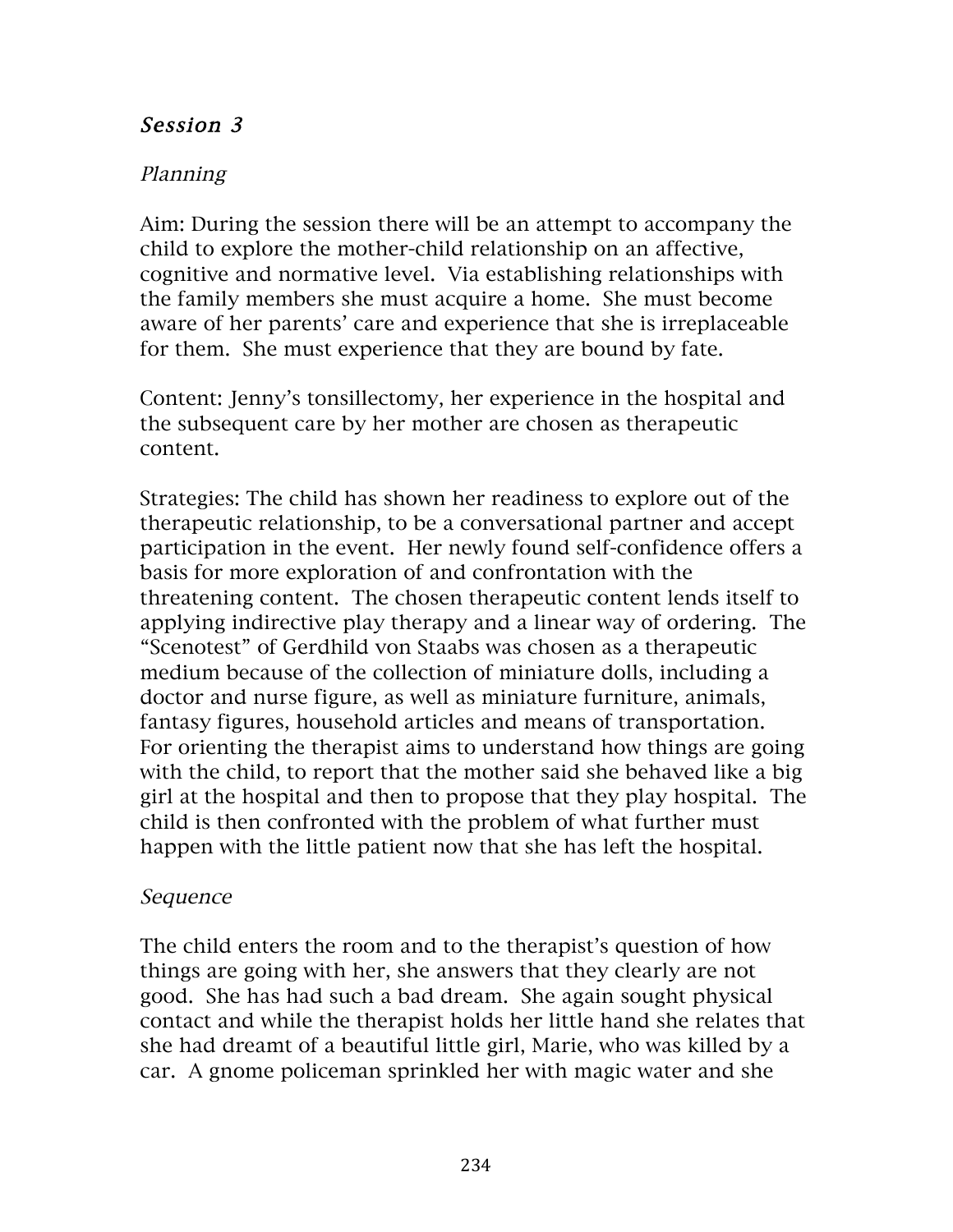was alive again.• She also dreamt of a little hare that was bitten to death by dogs. The therapist reassured her by explaining that everyone sometimes dreams unpleasant dreams but fortunately they always pass as soon as she wakes and to the extent that she is a big and happy child she will have few nightmares. She progresses quite well. Her mother made a special phone call to say how proud they are of her behavior in the hospital and that they are glad she is their child. Subsequently, the therapist proposed to Jenny that they play hospital and to fetch the play materials.

Jenny is immediately enthusiastic and builds a hospital with three beds in which three girls lie. A doctor is taking care of them. There is a toilet in the corner of the room and the mother sits on one side of the waiting room. To the question: "What happens now?" she builds a farm with animals and trees. The ballerina doll goes with her father to stay at his farm. In the bushes there is a crocodile hiding who wants to bite someone. Jenny takes the toy telephone and calls the therapist to come and help. To the question from the therapist about what there is to do in the situation, she answers that the foreman of the farm must restrain the crocodile in a sturdy enclosure. The therapist had scarcely entered her room when Jenny called again to ask if she might be able to visit in the playroom. The ballerina doll shows up in the back of the wooden cage (Illustration v).

In the playroom the therapist asks Jenny if she takes ballet lessons. She answers that she gladly would but her mom is so mean that it wouldn't help to ask her. The therapist offered to chat with her mother in Jenny's behalf but since it is her father who has to pay for the lessons, he also ought to be approached. She proposes that Jenny herself chat with her father. The child is immediately enthusiastic and willing.

At the conclusion, Jenny draws a picture of herself in a ballet skirt (Illustration vi) and saves it in her own file in the desk drawer.

Evaluating

 • Jenny's deceased mother's name is Marie. She had died in an automobile accident.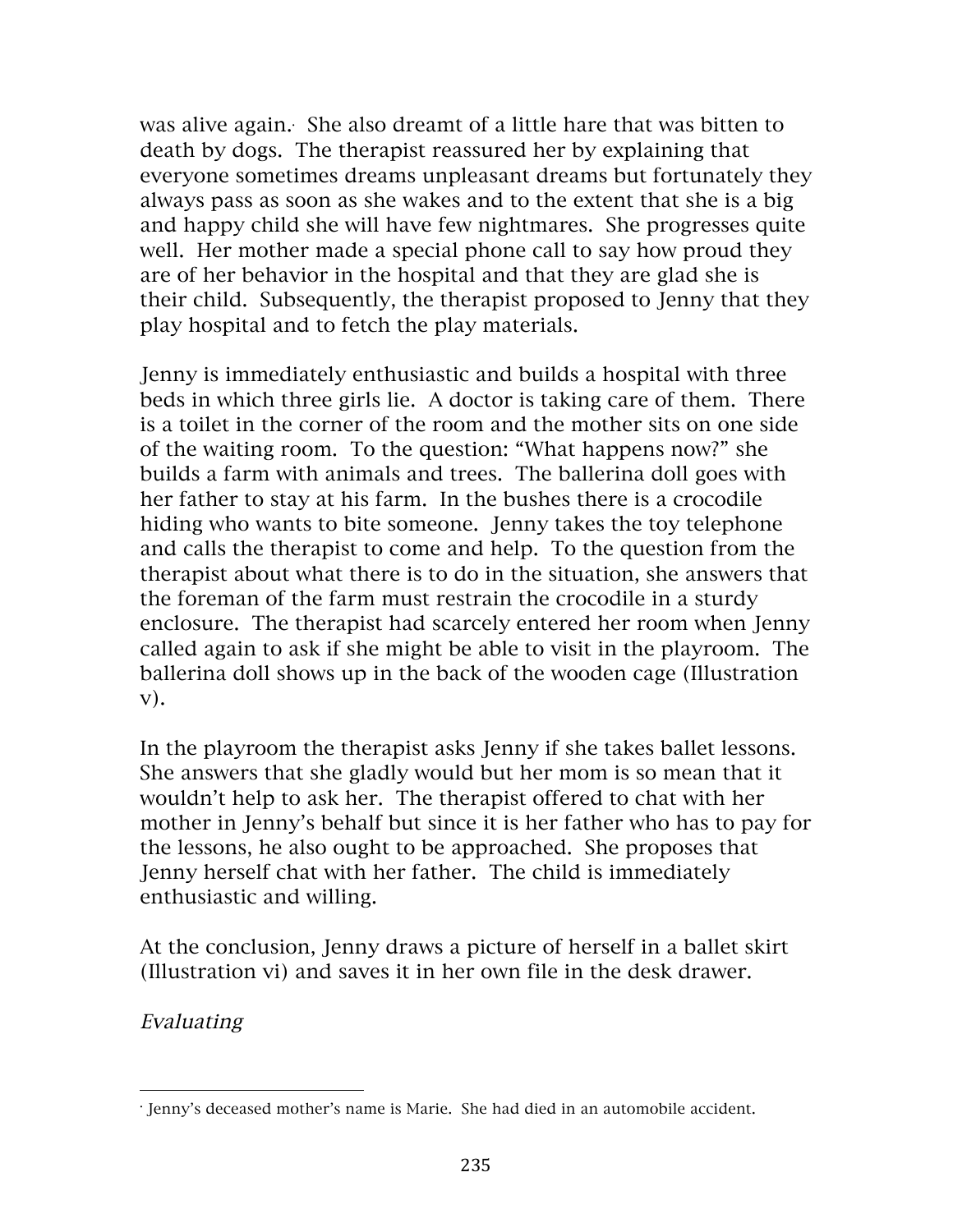The child has emancipated to such an extent that she can explore her problematic situation. It seems that the mother-child relationship does not immediately create as many problems for her as the father-child relationship. She yearns for a father who will step up as a protector and source of safety and offers her a dwelling place under peaceful circumstances. However, she feels anxious about existing together with her father on the farm that cannot be permanent. There are continual threats (symbolized by the crocodile in the bushes). She sees the therapist as an advocate and looks to her for support. Jenny does not identify with a specific mother figure but recognizes her need for being mothered and for physical care. Hence the anthropomorphic use of the cow. This conversation with symbols is evidence of the fact that her becoming has accelerated to such an extent that she now can, on a stable emotional level, distance herself to explore and apply cognitive insight as beacons of orientation in her search for identity.

The body schema she uses in her pictures is evidence of the elevation in becoming that has already occurred. In contrast to her previous drawings of a person where use was made of a stick figure and an infantile body schema (see Illustration iii, Appendix 4(c)), this drawing of a person is on the level for a child of her age. The use of cheerful colors also attests to a more favorable emotional valence. However, the way the torso is colored in indicates that enuresis is still a problem for her. The row of stylized birds at the top of the picture manifests her weak form constancy. Her poor motor coordination leaves much to be desired.

By an analysis of her situation, indeed she has succeeded in identifying her problem in a symbolic way.

#### Parental accompaniment

Her mother reports that there is a pronounced improvement in Jenny's behavior. She no longer continually bullies the other children, takes their possessions, has wild outbursts and even her bed was dry a few nights. During the day she is now continuously dry.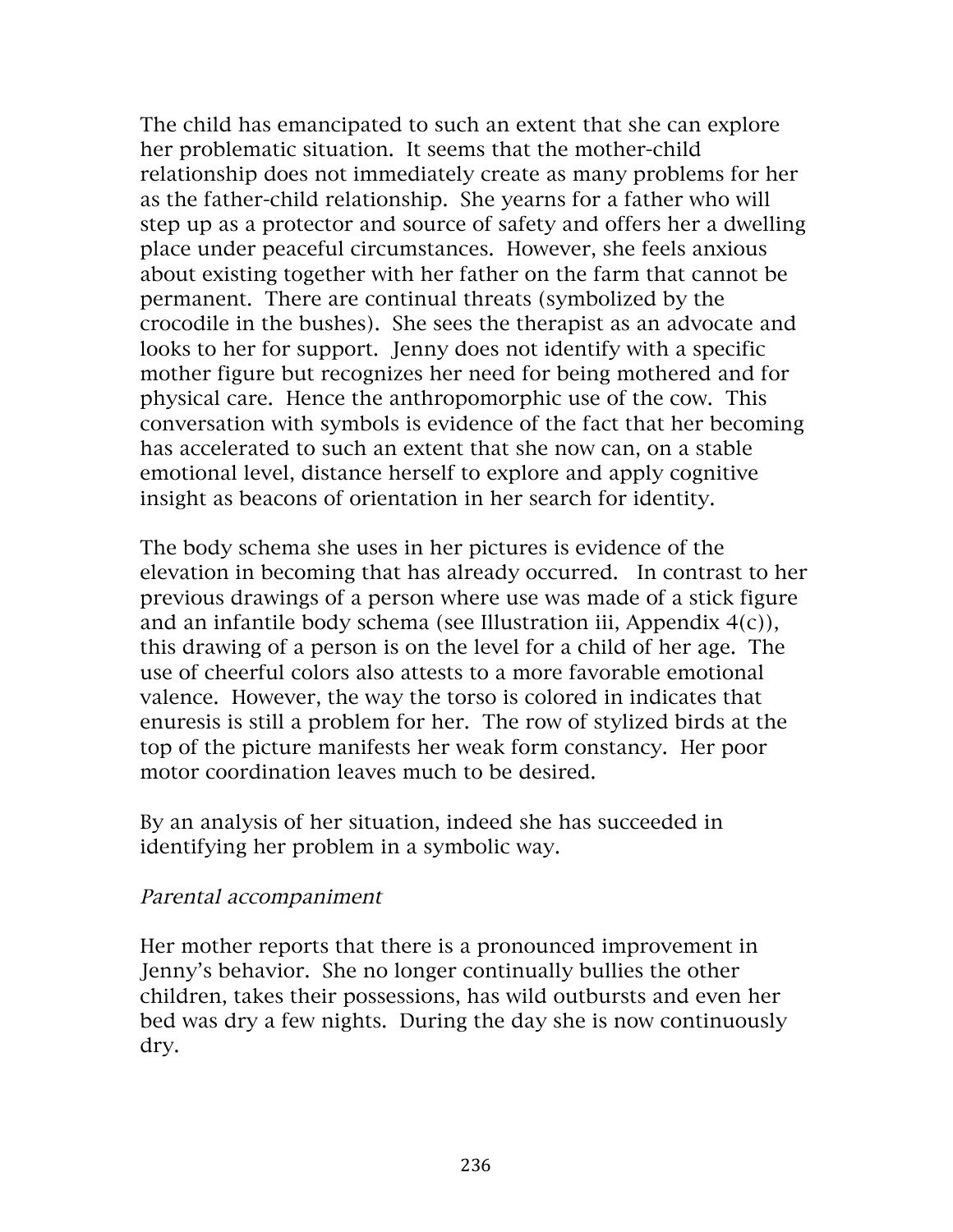The therapist draws the mother's attention to Jenny wanting to approach her father and asks that she arrange for them to talk together alone. The matter of ballet lessons is suggested and the mother says provided the other two little girls in the family also can take lessons. She and the father will talk about the matter.

Because the father is very tense and must be hospitalized for asthma, his lady friend does not want to tell him at this time that Jenny experiences their relationship as threatening. However, it is asked that the father participate in the parental accompaniment as soon as his health allows him to.

## Session 4

Aim: During this session there is an attempt to accompany the child to explore the father-child relationship in order to make bonding possible because of trust and understanding. The child must acquire insight into the fact that her father, in spite of his periodic leaving and less direct interference in her daily life, accepts responsibility for her and is fond of her. He will protect her. The therapist is only a temporary sympathetic fellow traveler. The child must distance from her. The specific mother figure is not necessarily a permanent educator. The father indeed is. He and his children are bonded by destiny. Father and child must establish a relationship such that adequate educating is possible. This aim now figures more explicitly. Her relationship to the objects in her world must be invested with more positive meaning on account of a more adequate possibility of manipulation.

Content: The farm theme with its rich symbolism appears to be highly appropriate for possibly attaining the anticipated aims. It also offers the possibility of following the linear principle of ordering in analyzing, arranging and synthesizing one theme after another. In linking up with the farm theme writing patterns are carried out and simple forms are found such as arcs (hares jumping), curves (snake trails), etc.

Strategies: The Von Staabs medium speaks to her, she has succeeded in using the possibilities of the medium and even supplementing them with improvisations (see the use of the toy telephone not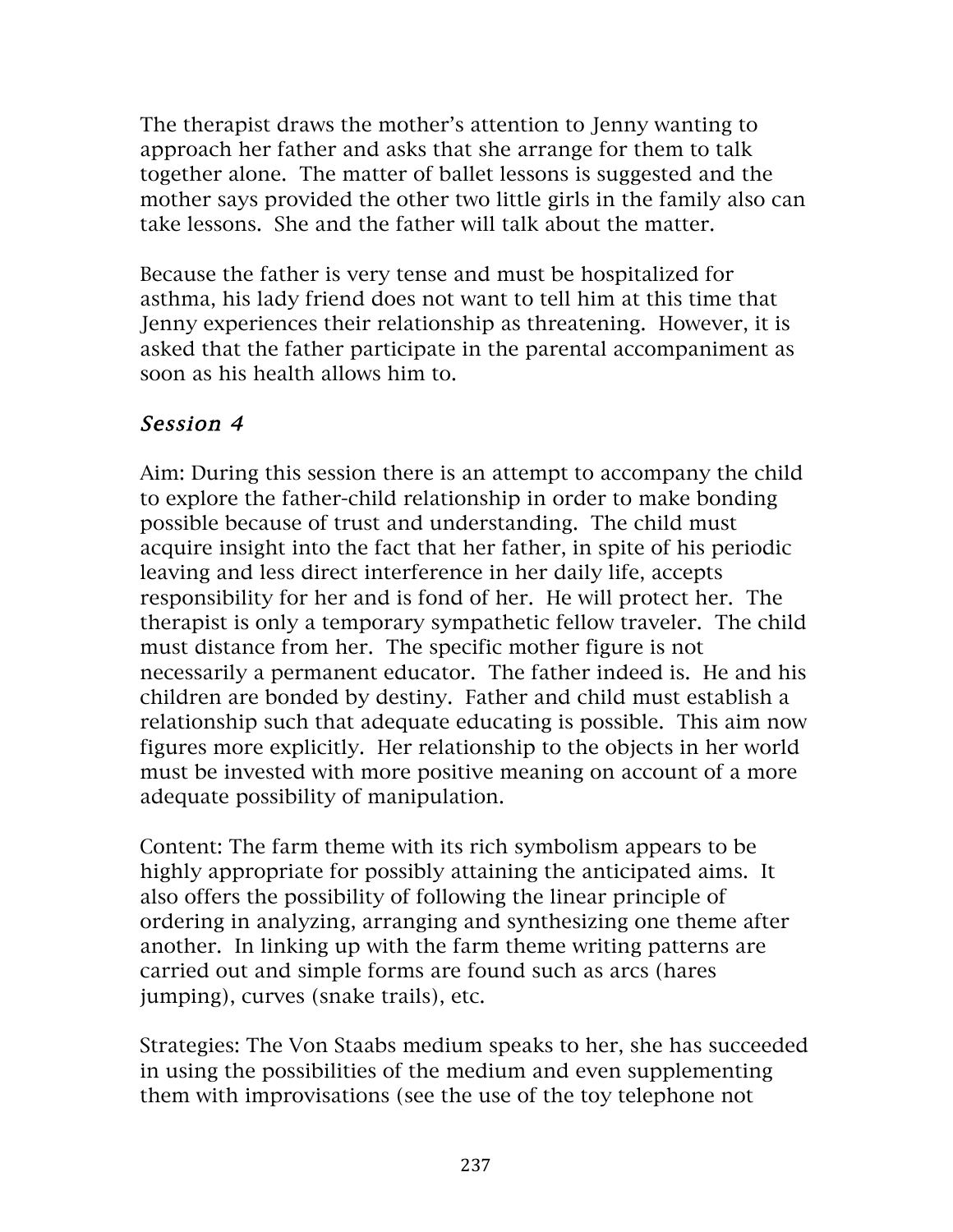included in the set). The medium will again be presented to the child with the question: What is happening on the farm today? Setting up the farm scene offers the therapist the opportunity to orient the child. The results of the previous session, i.e., that the father caged in the crocodile, that she will gladly take ballet lessons and the therapist as a visitor to the farm is ready to give advice, are again made available as foreknowledge.

The child's readiness to bond with her father will be verified by giving her the opportunity to make him a surprise donation to buy a house. This also creates the opportunity to functionalize the newly acquired meanings.

### Sequence

 

Jenny cheerfully enters the room and asks if she might play again with the little dolls. The therapist looked for an opportunity to actualized the relevant foreknowledge, but the child took the initiative and provided a running commentary while unpacking the little scene: a farm where she can stay with the therapist and Amanda's father. The cow will cook for them and do their laundry.

The therapist explains that she is fond of Jenny and would gladly stay with her on the farm but there are other children that she also is fond of who will come to visit her in the play room. Jenny is welcome to also come and visit when she has a need for help. In addition, the cow and the farmer are there to care for her. Possibly the farmer would be disappointed if an unfamiliar person merely came to stay at his farm. The little girl is the farmer's daughter and he will protect her.

The crocodile bites a piece of the cage and stalks the ballerina doll. The therapist proposes that the monster must be done away with. Jenny insists that the farmer must be there. The ballerina doll accompanies him but takes the gun herself and shoots the crocodile. Jenny buries it in the corner of the playroom under a pile of blocks.

<sup>•</sup> Amanda is the mother's own daughter from a previous marriage. Amanda's father visits his child on weekends, maintains a good relationship with Jenny and often invites her to go on excursions to his little plot.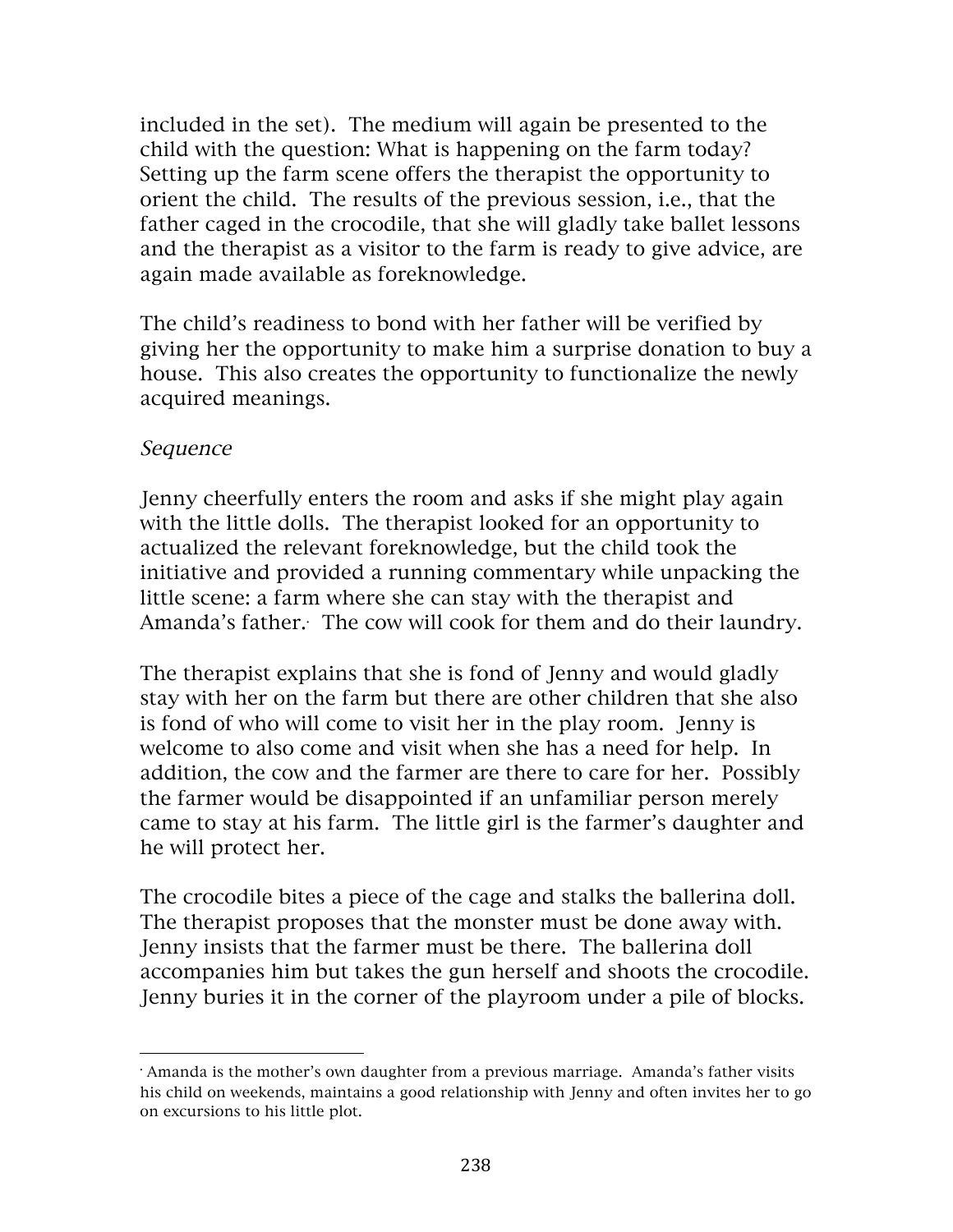Jenny sets a little table and asks the therapist to come and visit. The therapist asks if she has talked with her father yet about dance lessons. She answers that the only time her father speaks with her is when he says she must brush her hair or else he will cut it off and who has ever seen a ballerina with short hair! The therapist explains that her father gladly will have her be a ballet dancer with well-groomed hair. If she copes with caring for her long, curly hair, she must ask her mother, older sister and even the maid to help her. Her father will be elated when he sees how neat her hair is. Then he will know his child is growing up.

To the proposal that she make a pretty picture of herself to bring home to him, she answers positively. Jenny becomes calm and reserved while she is involved with the little picture. She completes the task purposefully and without chatting. The therapist rolls the picture in a piece of gift-wrapping paper. She says goodbye and sticks her arms out to be lifted up. After a moment of physical cuddling she leaves with the gift.

### Evaluating

Jenny still yearns for a father figure who understands her situation and shows expectations for her future. She appears to be ready to distance herself from the therapist and shows that she is ready to master her circumstances with a greater degree of independence and personal input. She accepts that she must get the better of the threat by herself but with the help of her father. She takes an independent stand against the unknown and refuses the therapist's help but spontaneously turns back to the situation of association. In this way she shows herself to be ready to explore alternatives with the therapist, but does not blindely accept what she says. The child has genuinely emancipated to acquiring her own standpoint in life and accepts her accountability with respect to her problem situation.

The session did not progress as the therapist had anticipated in her preparation. Too much content was envisaged. The child herself had delimited the conversational theme on the basis of her need of the moment. In light of her previous long-term planning the therapist could change the support she provided and improvise in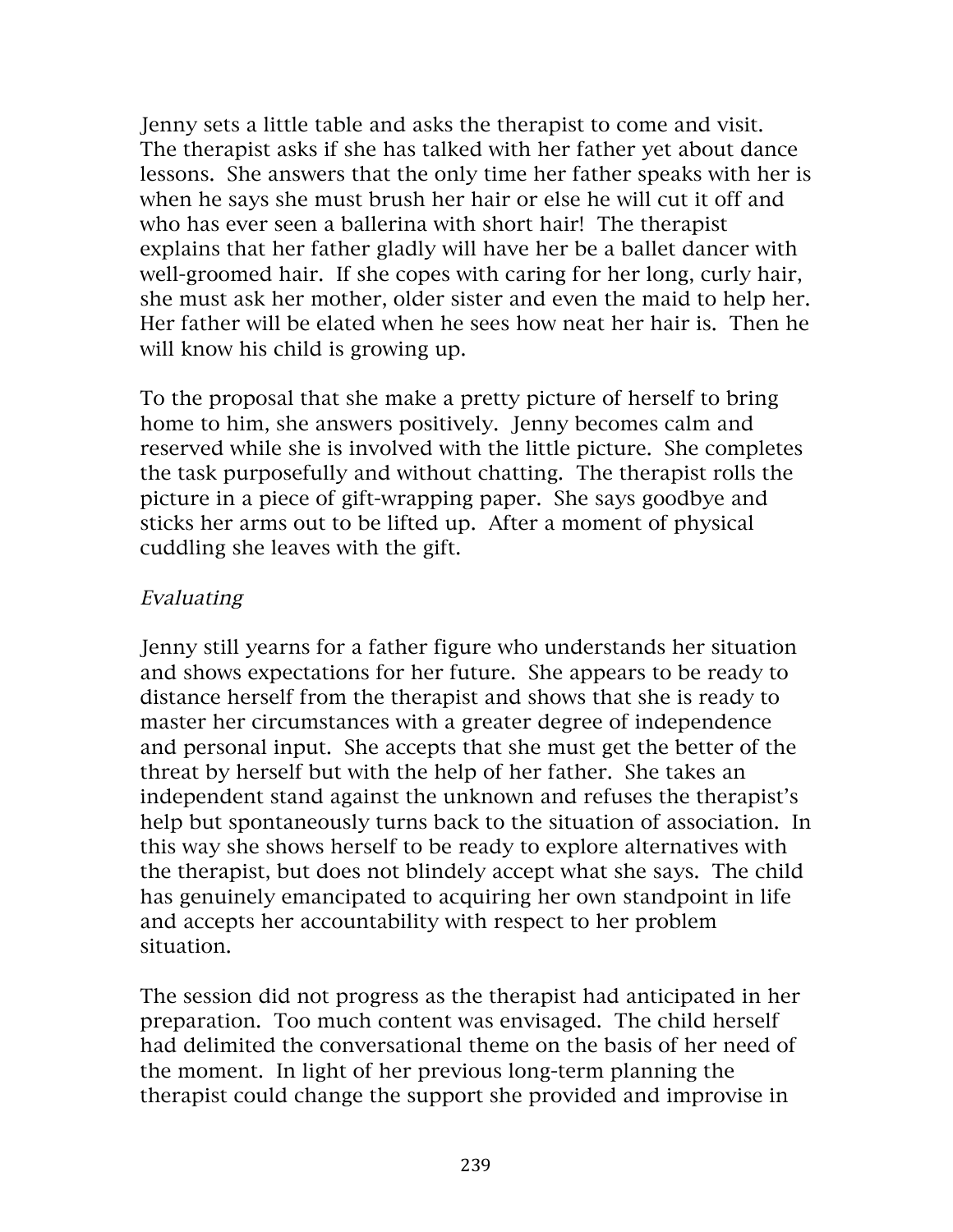order to exploit the fruitful learning moments. It seems that where a linear ordering of the material was aimed for, she had not moved from one theme to a subsequent one. New problem areas are not explored. Jenny had once again chosen to concentrate on exploring the father-child relationship. Although she displays remarkable persistence and daring her emotional state and momentary falling back on a senso-pathic level of lived experiencing show that the relationship with her father is still problematic for her.

### Parental accompaniment

The father shows up for the parental guidance and expresses his appreciation for the present that Jenny has made for him. He has put the picture on the wall of his office and recognizes that he has expected all too little from her.

The therapist indicates that the child in her current situatedness needs to get the necessary individual attention, care, discipline and skills. The essences of the fundamental pedagogical relationship appear to be attenuated but thanks to the positive intentional directedness of both there is a full-fledged elevation in level observable. In spite of these improvements in her circumstances the child still experiences that she is only cared for on the spot. She doesn't really dwell there and has not yet found an abode. By her there is a lack of commitment, a bond of fate and an advocate. She feels insecure.

The father expresses his astonishment that his lifestyle can affect his child at all. He and his lady friend feel that each family member (also the children) are free from obligations regarding the relationship and consequently also are free of responsibility and accountability. They do not want to feel that they need to stay with each other.

At the end of a number of parental accompaniment sessions in which there are conversations about the child's need for education and its essential nature, the father accepts the task, irrespective of the outcome of this on his relationship with his lady friend, to involve his child in an intimate relationship and bring home to her that he accepts responsibility for her.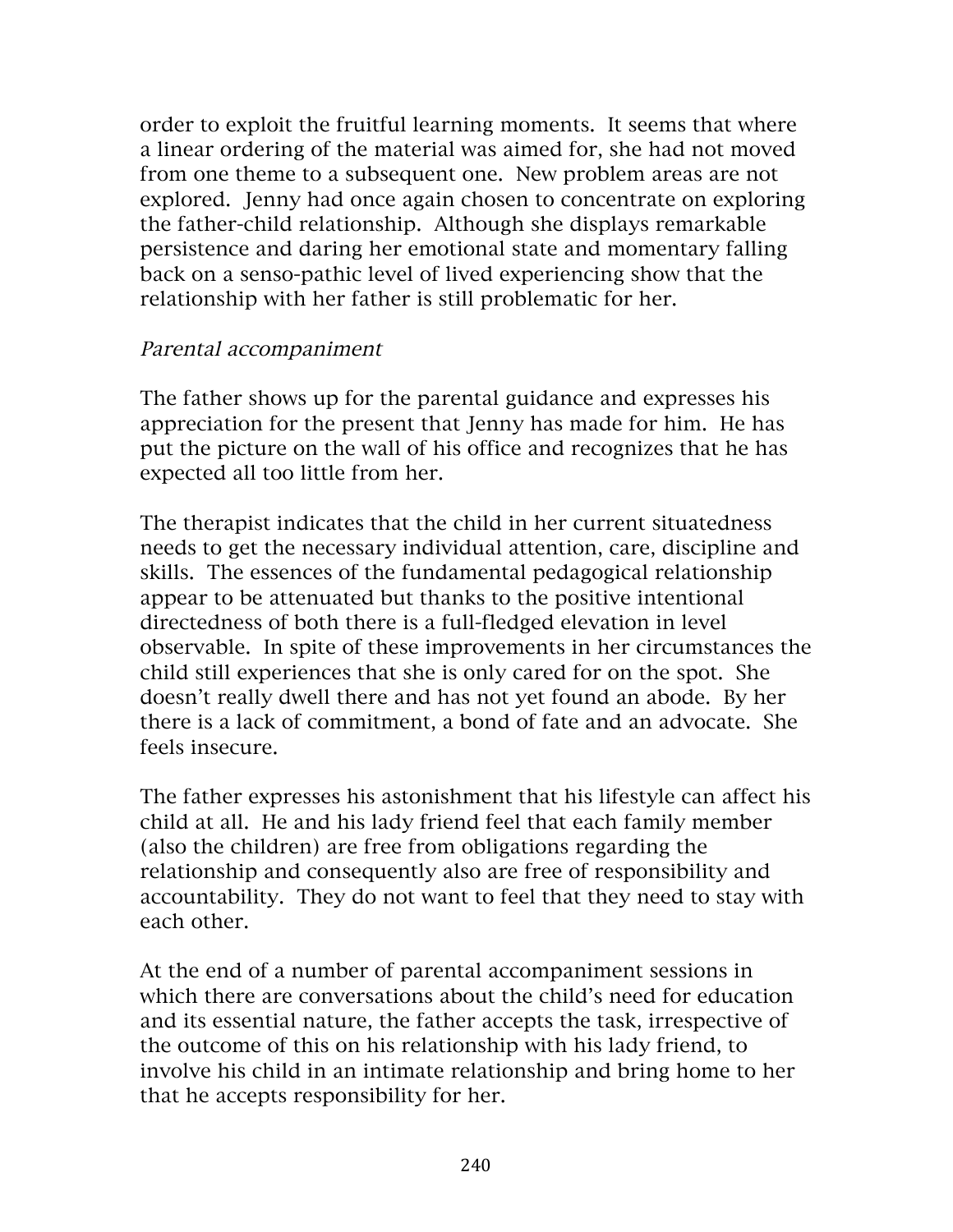## Session 5

### Preparation

Aim: The aim is to offer the child the opportunity to consolidate her possessed experiences regarding her positive potentialities. In light of her newly found self-confidence she has directed an appeal to her father. Initially he is unable to recognize the friendly advance and respond positively, which gave rise to doubts about her acceptability. During this session there is an attempt to allow her to experience that she, in spite of relapses, indeed is progressing on her path of becoming [adult]. The fact that the therapist treats her as a future schoolgirl provides her with the opportunity to purposefully assimilate her potentialities. After the session she must feel that she no longer is a baby but indeed one of these days is going to be a schoolgirl.

Content: Activities to promote reading and writing readiness of a simple nature and that make possible a high degree of success and indeed are so functional in nature that the child can experience them as meaningful. Since her fine motor coordination is not yet up to level, she will benefit from carrying out scribble patterns. These patterns have an inherent order and regularity that provide the opportunity for systematizing on a cognitive level.

Strategies: During the orientation phase the therapist refers to the child's age and carries the conversation in the direction of attending school after her next birthday. There is mention that not all children can easily learn to read and write. There are certain things they must be able to do beforehand. One of these things is to be able to draw uniform patterns. Jenny's previous little drawings (see Illustrations i and vi) again were shown to her and it was indicated that she just loves to draw patterns.

A large cardboard wheel with a star on its outermost border is rolled on the mat. There is attention to its movement. Then the therapist and the child carry out [the star's] movements in the air with their hands. Then with a thick piece of chalk the child must draw wheel movements on a large piece of white paper mounted on the wall.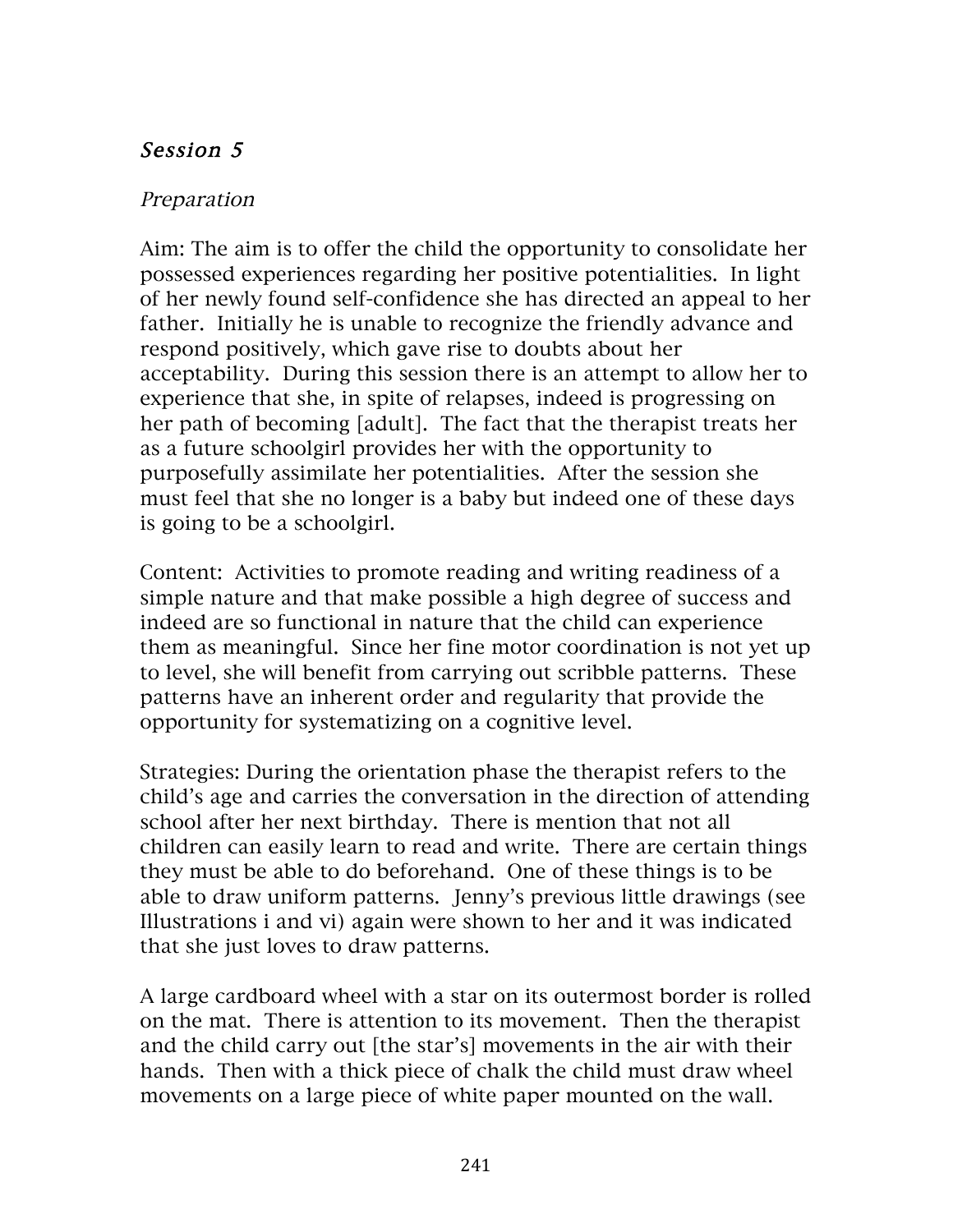Thus she carries out the movements vertically. Finally, the same pattern is drawn on a small piece of paper that lies flat, i.e., horizontally, on the little table. Now she is provided with a colored pencil. The same procedure is followed with other patterns such as waves and arcs. For verification, mosaic blocks are presented to her to evaluate the extent of her mastery of understanding regularity.

The ground forms of example and assignment, as well as the directive approach, are appropriate. Play therapeutic techniques will be used during the exposition and control phases while conversation figures more prominently during the orientation phase.

### Sequence

 

Jenny enters the room with a sulk and a dissatisfied expression on her little face. She immediately relates that she is very disgusted with her father. He put her on his lap and said he is her real dad and she would rather have Andries' father be her dad.• Also he was hurt because she and Amanda had gone through the gate without permission and stepped into a café for coffee.

The therapist asks Jenny if she thinks it is right to leave the house without permission. She thinks about it and answers: "no". She asks the therapist if she had asked her parents for permission and seems surprised and says that her parents don't expect or require her to do so. (Compare the father's view that no one in the family owes any responsibility to the others).

The therapist inquires about the role of Andrie and Amanda's father in her life. Jenny concludes that they were temporarily and haphazardly there and offered no support in terms of food, clothing and housing. Through questions she is guided to see that her father was the one who came to help her with the death of her mother. The therapist adds that as a sign of her gratitude she owes obedience to her father.

<sup>•</sup> Andries was a friend who temporarily lived with her deceased mother after her divorce from Jenny's father.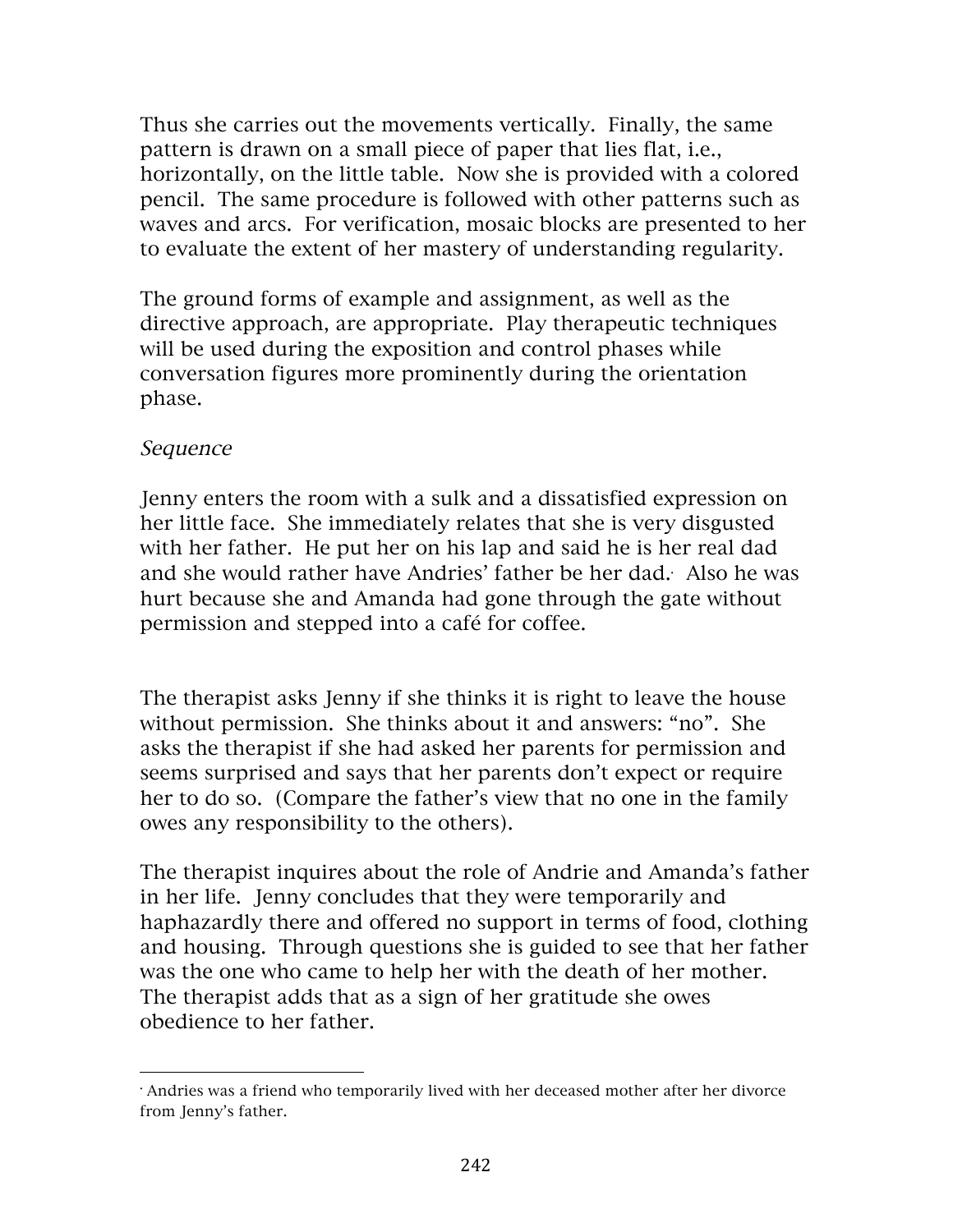In recalling her mother's death Jenny mentions that sometimes she yearns very much for her but knows that she will see her again. The therapist mentions that everyone will die at some time. Her mother and sister were the first in the family [to die]. In the meantime, God sees to it that she is still cared for and that there is someone who has love for her to look after her. It will be her father who indeed cares for her, who is pleased and elated if she asks forgiveness for her transgressions. She is hesitant to agree but adds that she still thinks it would be nicer if she had had a different dad.

The therapist presents modeling clay, paint, crayons and paper and invites Jenny to make a choice. She immediately chooses the clay and begins to make a little dog. She asks if she might bring it home to her father whose birthday is the following day. The therapist suggests that at this same time she can ask for forgiveness if she sees the opportunity. She takes the little [clay] dog and leaves.

### Evaluating

The father-child relationship still remains problematic. Thanks to the child's good intellectual potentialities and her willingness to communicate verbally about what initially was painful and threatening, there is cognitive ordering, insight into relationships and cause and effect. However, the new cognitive meanings are in conflict with her emotional meanings that spring from her possessed experience. For many years she has signified her father as cold, aloof and not available in times of need. She cannot yet assimilate her newly acquired experiences of his changed role in her life into her possessed experience. Normatively she signifies her father's changed role as objectionable. Thus there is a clash with her sense of propriety when he announces himself as her "real dad" and wants to place demands on her.

However, Jenny accepts that she has a role to play in the relationship and her own input can give it a twist. (See her previous successful attempt to want to surprise him again with a little gift).

She does not have the opportunity for projection via the imagetherapeutic media available and shows that she no longer needs to deal with the previously averted content but has distanced herself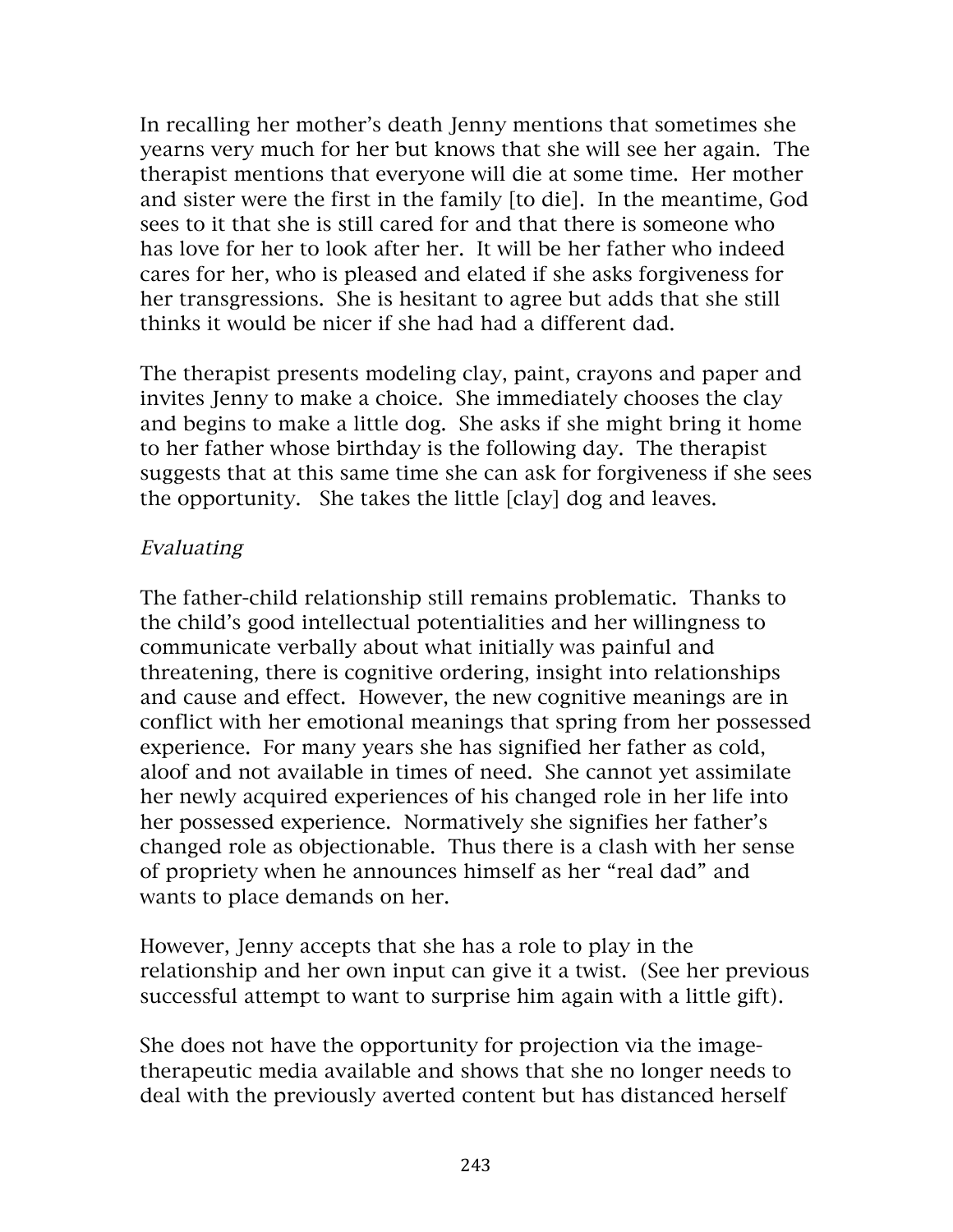from it enough to be able to verbalize the problem. In spite of the strong emotional load that the content carries, she can control her language usage and there is now no trace of the infantile to be perceived in her verbal expressions. Also, in this respect, her handicapped becoming has been eliminated.

### Parental accompaniment

The father reports that with few exceptions the bed is dry almost every night. There was a falling back to he and the mother going away together for a long weekend and the children had to stay with friends. Jenny had repeatedly asked if they were going to come back. Also she wanted to know if she could go with them when they travel some day.

The father had used the opportunity to show that in spite of periods of absence he indeed always had come back and there always will by a place for her with him.

The parental accompaniment conversation deals mainly with the fundamental pedagogical sequence structure with emphasis on the place and aim of a merely relaxed, informal association between parent and child. It also is indicated that the child's genuine knowledge and understanding of the parent are a cornerstone of trust. Jenny must get the opportunity to thoroughly learn to know and trust her father before she is able to accept his authority.

## Session 6

## Planning

The planning of the aim, content and strategies remains as proposed for session 5.

### Sequence

Jenny enters the room and bubbles over with the news that she and her father were in the city to buy shoes and an outfit for her dancing lessons. He had also selected books for the other two little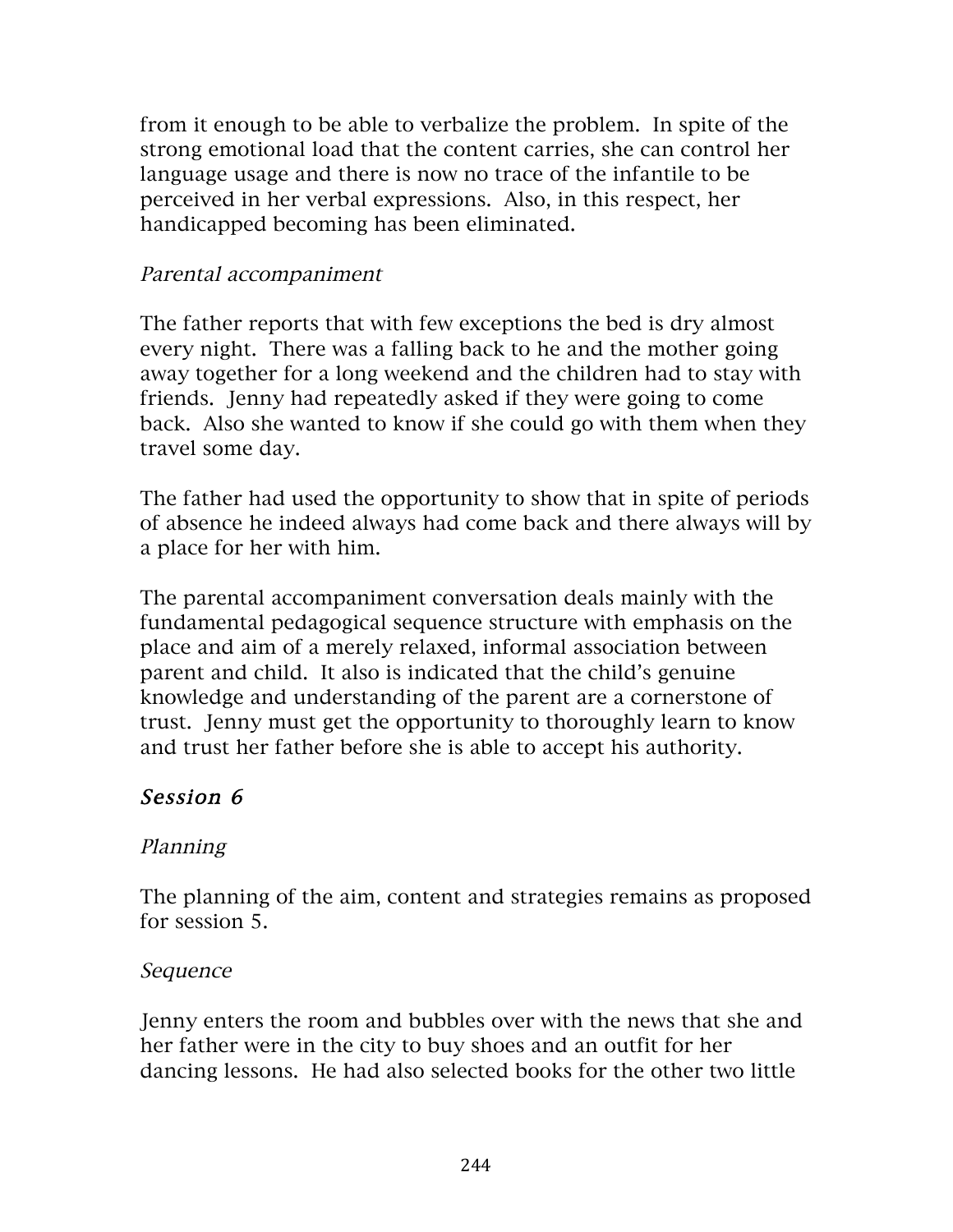girls to take home. They had eaten pancakes in a restaurant and in the evening the whole family went to a dive-in theater.

The therapist rejoices with Jenny and points out that babies and little preschoolers cannot take lessons. Only girls who are big enough to listen and be obedient can make progress.

The planned activities are carried out (Illustration vii, Appendix 4(g)). Jenny worked with an even tempo and attended to what she was doing. She created the impression of being a satisfied, involved child who confidently carries out the task at hand. To the therapists casual question if she had found the opportunity to ask forgiveness, she laughs, answers "yes", and returns to her task.

With the presentation of the mosaic blocks, she lays them all out on the floor, chooses the only four yellow squares, places them at the corners and then constructs a symmetrical design (Illustration viii, Appendix 4(h)).

## Evaluating

Jenny shows herself to be ready to open herself to the learning material. She applies her motor skills purposefully. She is affectively stable enough so that on the basis of her cognitive attunement she can recognize that sometimes her efforts fall short. On a normative level she can evaluate her results and accept the imperative to improve that addresses her without experiencing being inferior.

Her association with unstructured material is in sharp contrast to the unordered actions of the beginning session. Indeed, it seems that she maintains a purposeful, precise relationship to the objects in her world and that changes in meanings have progressed.

## Session 7

## Preparation

Aim: Explore the state of the child's relationships to her father, to her mother, to the other children in the family and to herself. She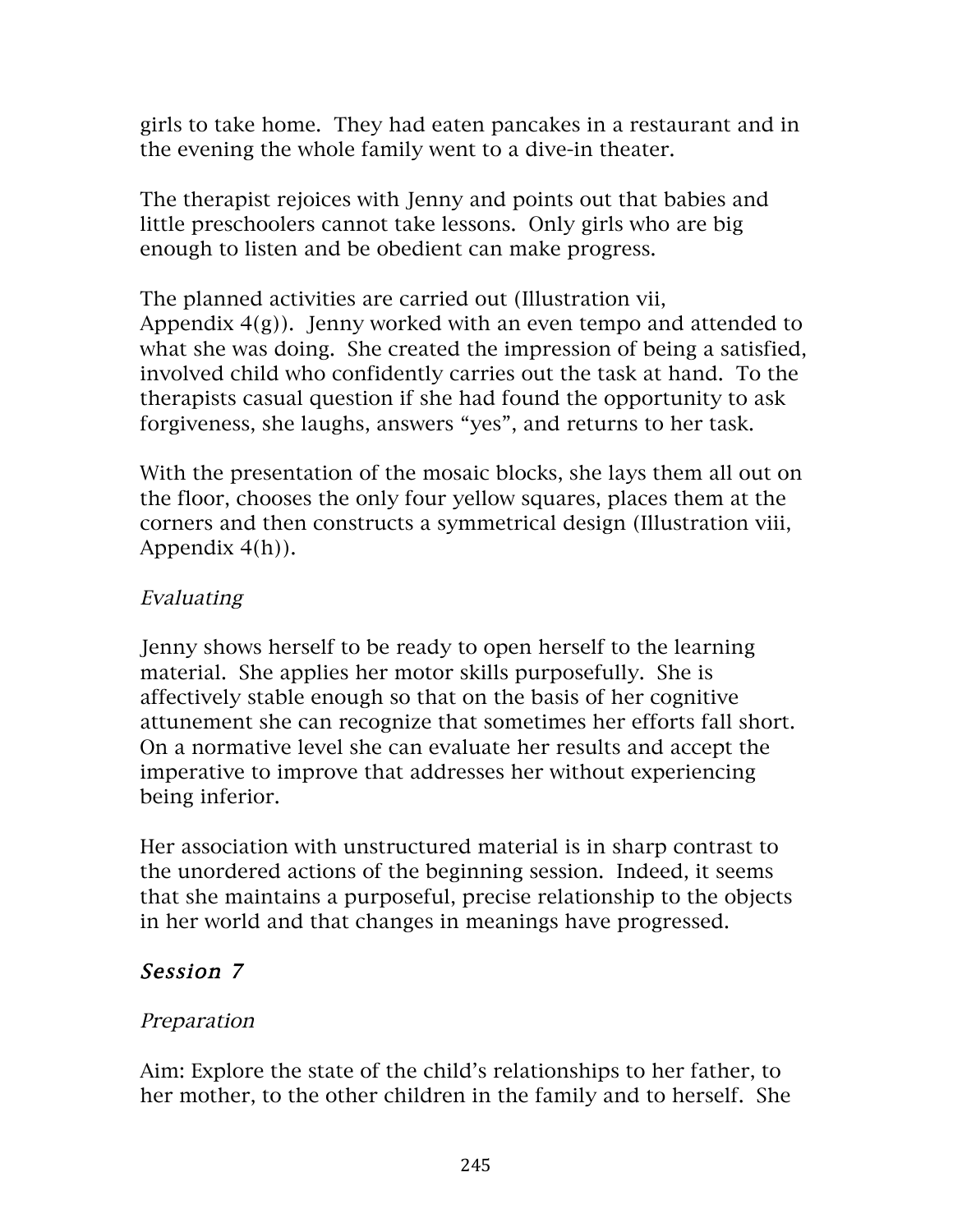must begin to distance herself from the therapist and be made ready to end the pedotherapy.

Content: Since the aims of this session are all related to the home situation, the home is chosen as a theme.

Strategies: For orientation, the therapist asks Jenny about how she is progressing with her dance lessons, the progress of the other two children, her mother's share in transporting, in strictness, washing and caring for the furniture and the fathers share in regard to interest and adjustment.

With an invitation to play house-house the therapist will direct the child's attention to the dollhouse, dolls, doll clothes, furniture, hand puppets, doll theater and the large blocks. She will be asked to make a choice.

The child will be given the opportunity to proceed to projection via play, language or graphic expression.

### Sequence

To the therapist's entry question about how it goes with the dance lessons, Jenny answers that it is going very well. She and the other two girls go each week for a lesson and she progresses the best. At home she also helps Amanda who finds it difficult to point her toes. Jenny demonstrates all of the small steps that she has learned and also shows those with which she still experiences a little difficulty.

She considers all of the alternative aids that the therapist presents for a house-house play but asks if she can again play with the Von Staabs set.

She builds a stage with building blocks on which she places three dolls. She is the ballet doll in the middle and the other two dolls are the other girls in the family. She has placed her school slate on the stage behind her. She asks the therapist to help put the round blocks in a row and places the audience on them. On one side she places two toy chairs in a position of honor. The mom and dad of the children are placed in them (Illustration ix, Appendix 4(i)).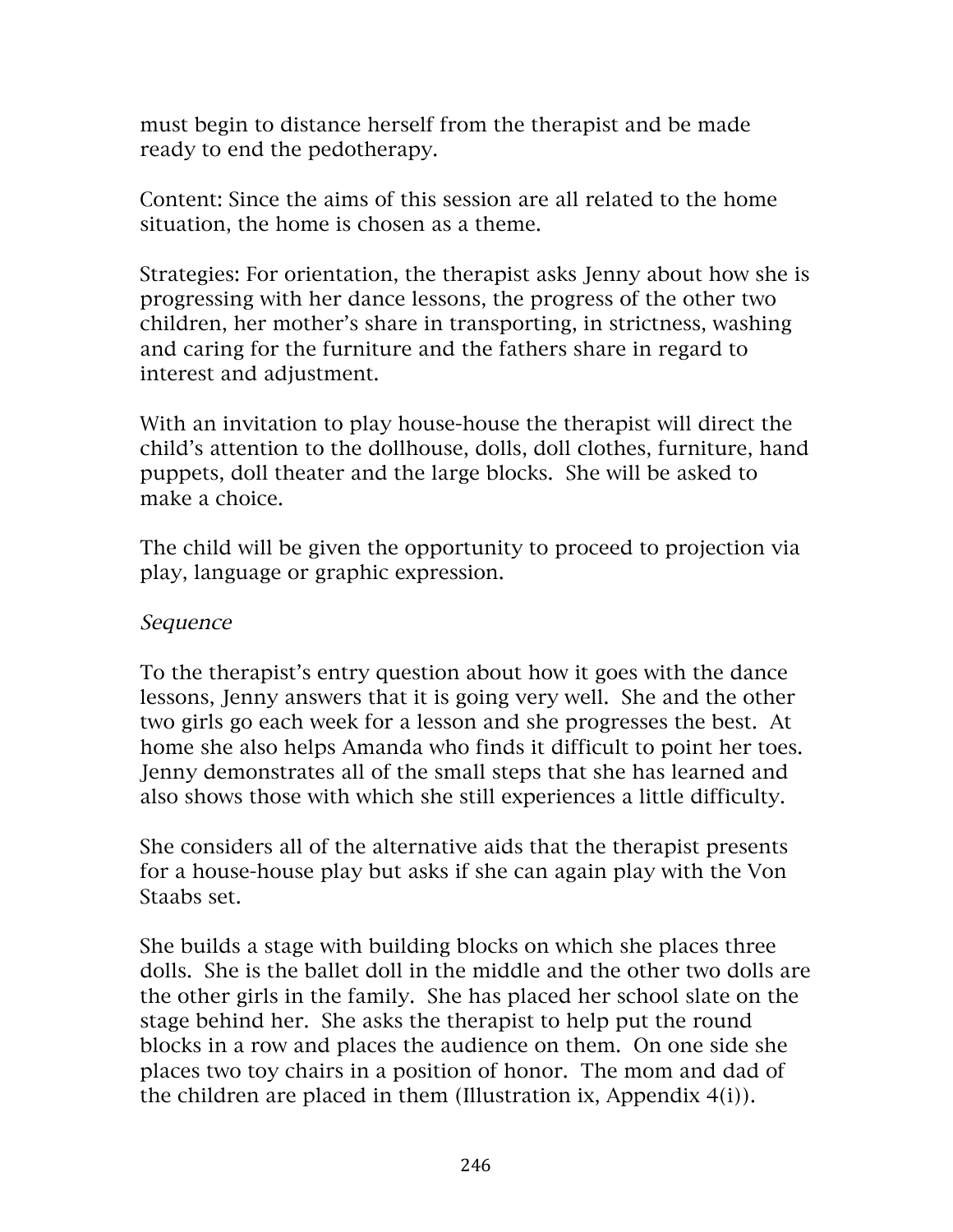Before the performance the parents stand up, kiss their children and wish them luck with the performance.

Jenny asks the therapist in the meantime to build a little house because this is the end of the performance. The entire family rides to the house on the faithful cow. The dad sits in front by the horns in order to steer. The three girls sit in the middle and behind them sits the mom. Arriving home the father unlocks the house and lets his family go in while he puts the cow in the barn. With the toy telephone the therapist dials to hear how the performance had gone. Jenny answers, "good, thank you" and hangs up the telephone. Then she milks the cow and brings the milk into the house where she sets it down in front of the mother and doles it out to the family.

The child loses interest in the play, stands up and looks out the window. She refuses an invitation to play with other toys or to draw something. The therapist walks with her to the waiting room and mentions that she is now such an independent, happy child that she can end her visits to the playroom. Indeed, she is ready to go to school after the holidays. It is agreed that the next visit will be the last.

### Evaluating

During this session Jenny showd that she is no longer jealous of her sisters. She is so sure of her dignity and place in the family that she is happy about her parent's role. She no longer feels neglected or threatened.

The mother is accepted as a person and is no longer merely one who physically takes care of her. There has been a differentiation in her role. The child recognizes the necessity for someone to provide her food and transportation but sees that this person does not necessarily need to be a member of the family circle.

She now signifies the father as head of the family, someone who looks after the families' welfare and also can provide shelter for them. He is no longer a person who has a fun, pleasant and idealistic existence on the farm and who is indebted to her.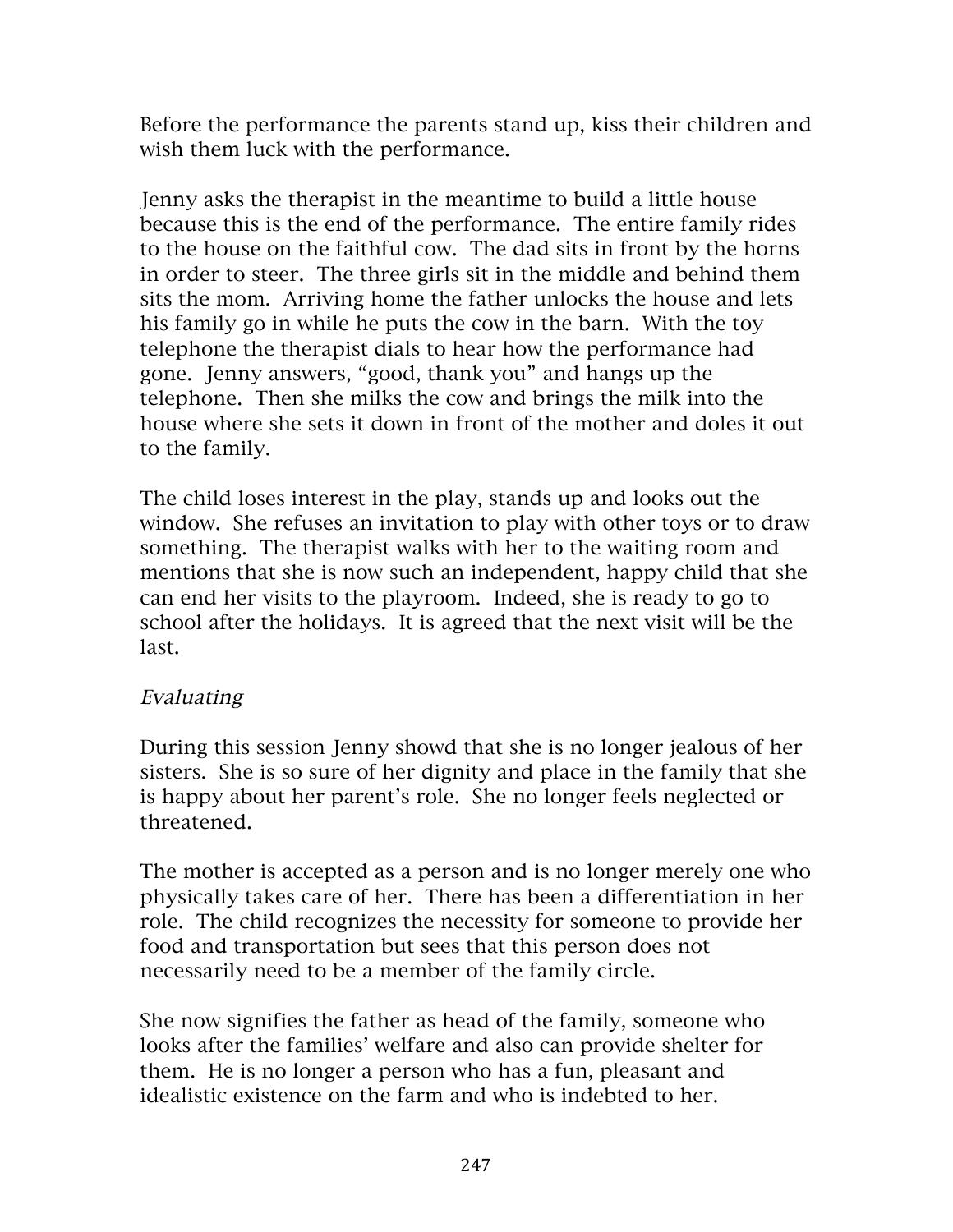Regarding herself, she accepts that she also must show a contribution to the family life. She voluntarily milks the cow. She does not develop her potentialities only under current circumstances but also anticipates the future and accepts the task of compulsory schooling.

Jenny has stabilized affectively to such an extent that she can apply her cognitive potentialities to order her world and to actualize her psychomotor potentialities. On a normative level her lived experiencing fluctuates in connection with the changes that have appeared in her life circumstances. As soon as her home situation stabilizes and fixed norms are accepted it also will be possible for her on a normative level to live up to the values that address her.

#### Parental accompaniment

The mother reports that Jenny's announced symptoms have been eliminated and she is now a more relaxed child whose presence in the house is no longer disturbing. The father plans to get family lodging of a more permanent nature with the eye to a possible marriage. However, the mother's first marriage was so traumatic for her that she has serious reservations about such a step.

After conversing it is agreed that the orthopedagogical help for the family be ended.

## Session 8

#### Preparation

Aim: During this session the aim is for the child to finally distance (herself from the therapist) and to focus on entering school.

Content: Reading readiness exercises with emphasis on visual discrimination, e.g., recognition of smaller and larger differences and resemblances in pictures and letters as well as recognition of directional differences such as between f and t, b and d, p and q, n and u.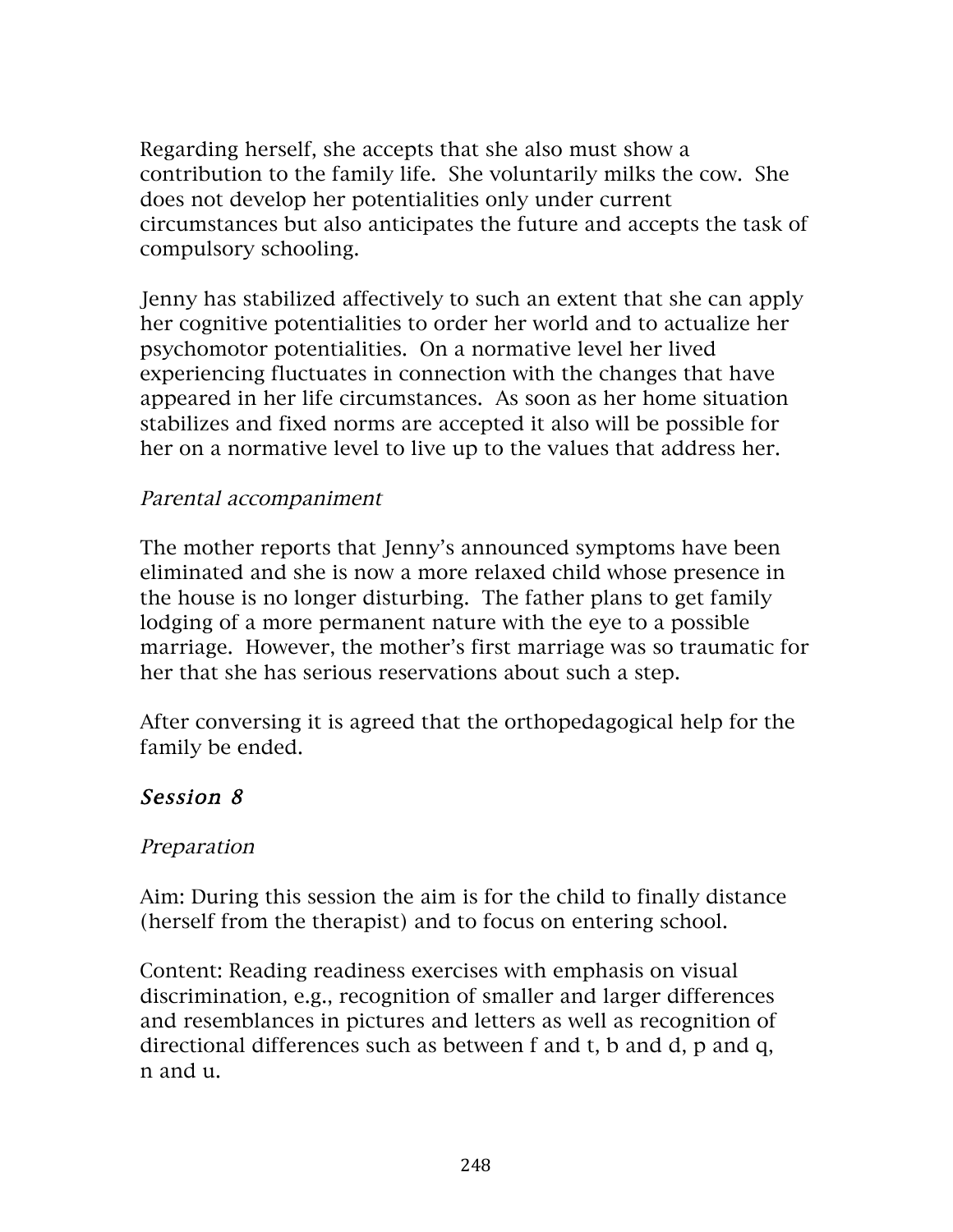Strategies: During the orientation phase the therapist indicates that this is the last session. Jenny's writing skills have quickly improved as a result of her hard exercises. Reading skills require the same preparation. There are several reading games all of which she can now master easily. The information conversation technique is combined with directive play therapy since the content points to the ground forms of play and conversation. The tempo of the session must be such that it is a light-hearted, busy hour within which therapist and child associate with the content in a distanced, business-like way. During the conclusion the child's attention is directed to the fact that ending the session does not need to mean the end of the friendship. The therapist expresses a continued interest in the child and in the future will gladly inquire how it is going with her.

#### Sequence

The child enters the room with arms waiving and casually delivers the picture she has made for the therapist as a farewell gift.

The session proceeds as planned but Jenny is somewhat disinterested. She completes the assignments but not with her usual diligence. She will not draw or play with clay for the last time and even rejects the favorite Von Staabs set.

To the therapist's parting mention that she will always be welcome to come for a visit, Jenny asks if she might come for a weekend. The therapist confirms that she will be welcome. Jenny laughs and responds, "Then you must buy a plastic sheet because I sometimes wet my bed!"

### Evaluating

Her apparent sluggishness and disinterest indicate that she no longer has a need for a conversation with the therapist. Her rejection of expressive and projective materials points to deprojection. There is no longer an anonymous danger that awakens anxiety. Her problem (enuresis) still remains but it no longer undermines her self-respect. She has distanced to such an extent that she can properly verbalize this without fear of rejection.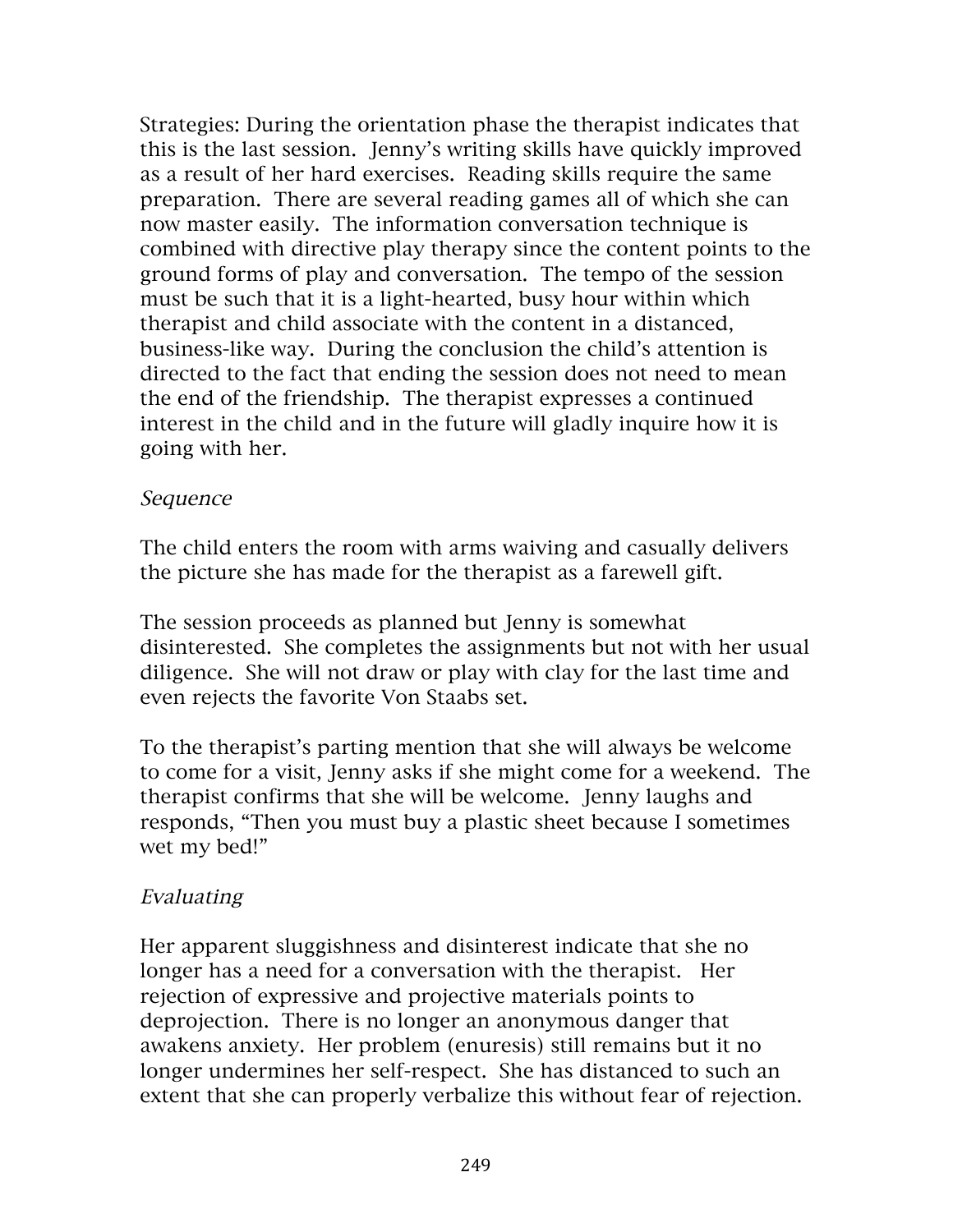The handicapped becoming that the child had shown is eliminated and the natural course of educating is reestablished. Parents and child have recaptured a future perspective. The pedotherapeutic aim is realized.

### 7. SYNTHESIS

During the eight sessions of pedotherapy that had spanned twelve weeks succeeded in bring about adequate meaning of the following contents on a primarily affective, cognitive and normative way:

### 7.1 The relationship child : self

| Session number | Content and level of giving meaning       | Methodological<br>principle |
|----------------|-------------------------------------------|-----------------------------|
| 1              | affective (safety, security)              | directive                   |
| 2              | cognitive (bodily knowledge, laterality   | directive                   |
| 2              | normative (regard for dignity)            | directive                   |
| 3              | affective (own talents)                   | indirective                 |
| 4              | cognitive (physical skills, independence) | indirective                 |
| 4              | normative (personal cleanliness)          | indirective                 |
| 5              | normative (accountability for             |                             |
|                | interpersonal relationships               | directive                   |
| 6              | cognitive (dexterity)                     | directive                   |
|                | normative (value of independence)         | indirective                 |
|                | affective (self-assurance)                | indirective                 |
| 8              | cognitive (future perspective)            | indirective                 |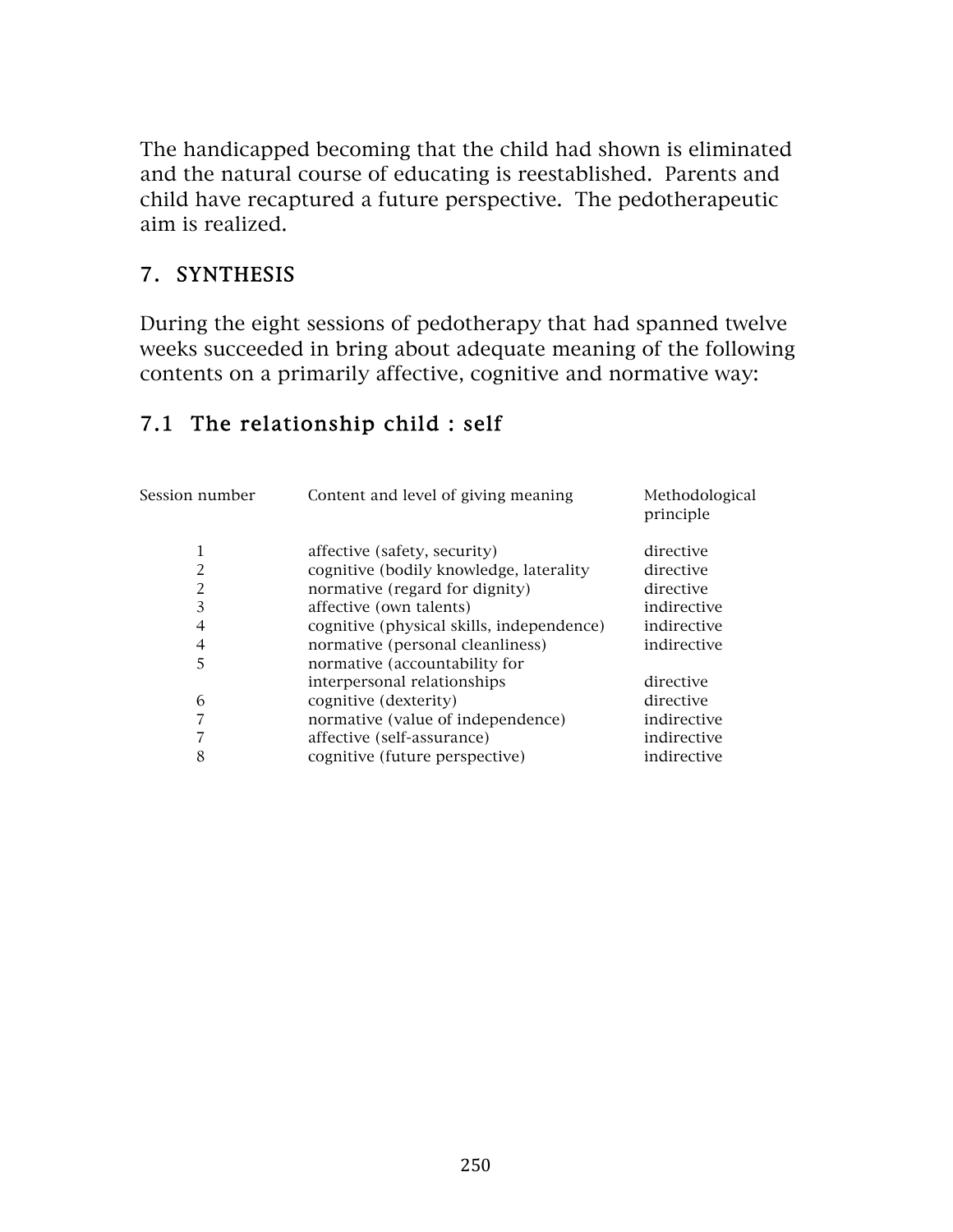# 7.2 The relationship child : other

| Session number | Content and level of giving meaning     | Methodological<br>principle |
|----------------|-----------------------------------------|-----------------------------|
| 1              | cognitive (relationship to therapist)   | directive                   |
| $\overline{2}$ | affective (disposition of therapist)    | directive                   |
| $\overline{2}$ | normative (authority of therapist and   |                             |
|                | accountability for mutual relationship) | directive                   |
| 3              | cognitive (mother as caregiver)         | indirective                 |
| 3              | normative (father as protector)         | indirective                 |
| 3              | affective (therapist as advocate)       | indirective                 |
| 4              | cognitive (father as caregiver)         | indirective                 |
| $\overline{4}$ | normative (therapist as temporarily     |                             |
|                | involved)                               | indirective                 |
| 5              | normative (father as caregiver)         | directive                   |
| 7              | cognitive (sisters are not threatening) | indirective                 |
|                | affective (bondedness to parents)       | indirective                 |

# 7.3 The relationship child : things

| Session number | Content and level of giving meaning | Methodological<br>Principle |
|----------------|-------------------------------------|-----------------------------|
|                | cognitive (ordering play material)  | directive                   |
| 2              | normative (private possessions      |                             |
|                | and neatness)                       | directive                   |
| 4              | affective (housing)                 | indirective                 |
| 5              | normative (value of obedience)      | directive                   |
| 5              | cognitive (the dead)                | directive                   |
| 6              | cognitive (regularity of patterns)  | directive                   |
| 6              | normative (value of effort and      |                             |
|                | full-heartedness)                   | directive                   |
| 7              | affective (unconditional acceptance |                             |
|                | by educators)                       | indirective                 |
| 8              | normative (value of criticism)      | directive                   |